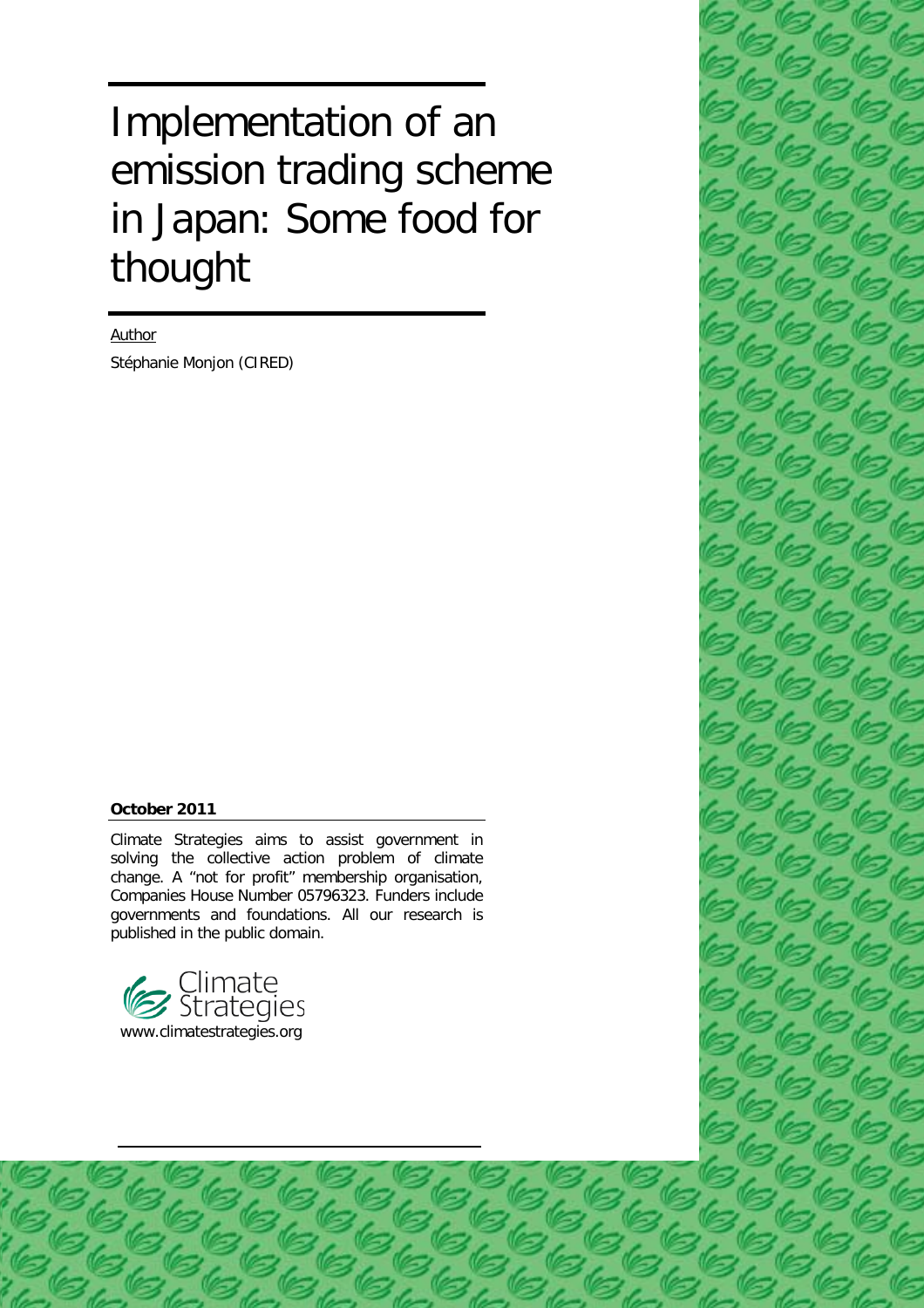

#### **Author**

|                  | Centre International de<br>Recherche sur       |                    |
|------------------|------------------------------------------------|--------------------|
| Stéphanie Monjon | l'Environnement et le<br>Développement (CIRED) | $C$ $I$ . R. E. D. |

#### **Acknowledgement**

The author is grateful and indebted to Xiangchun Lu (Tohoku University) and Jusen Asuka (Tohoku University and IGES).

#### **Publisher**

Publisher i.e. Climate Strategies 2011

For citation and reprints, please contact the publisher Climate Strategies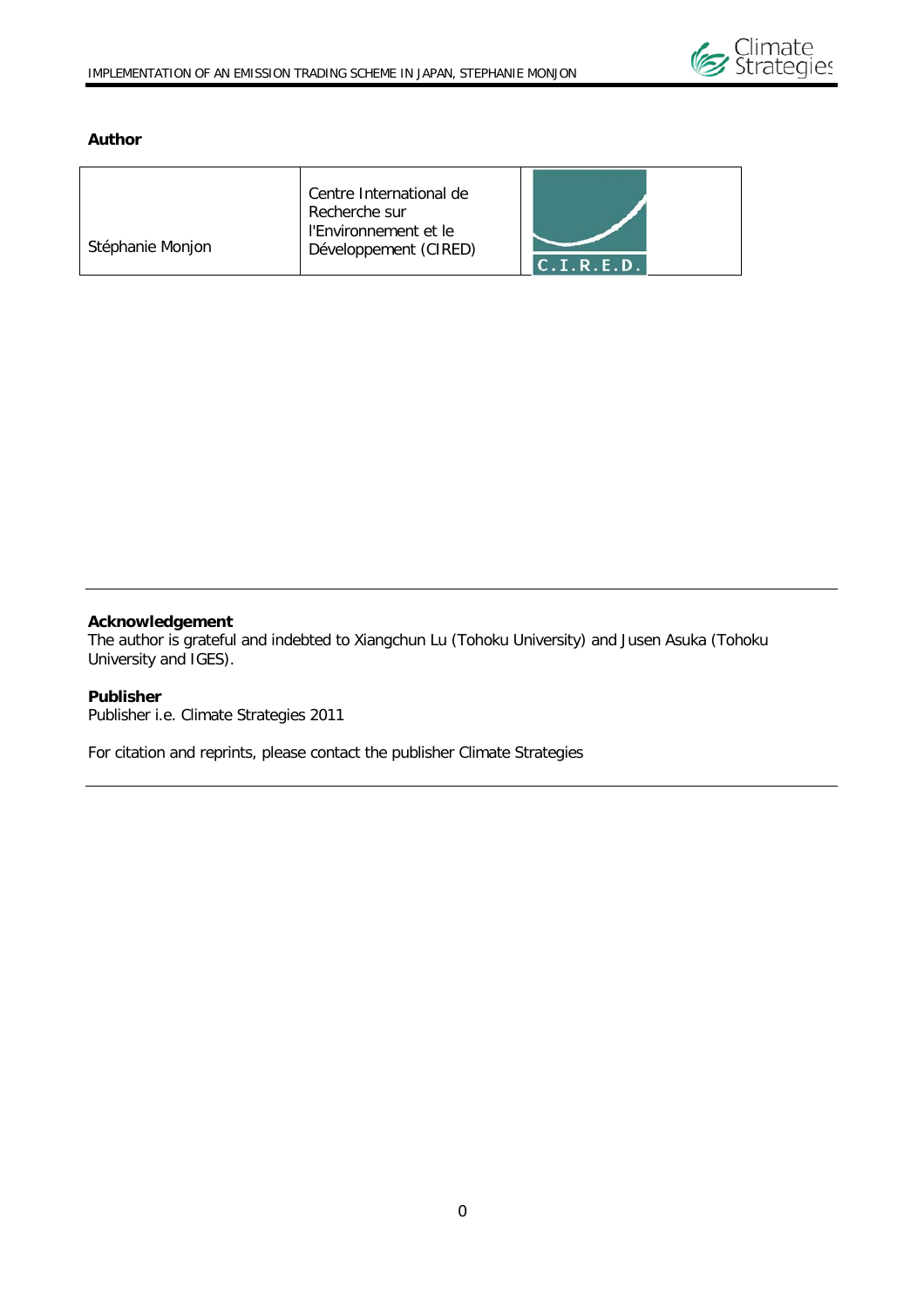

# Implementation of an emission trading scheme in Japan: Some food for thought

## **Contents**

| 1.1                   |                                                                                                  |  |
|-----------------------|--------------------------------------------------------------------------------------------------|--|
| 1.2                   |                                                                                                  |  |
| 1.3                   |                                                                                                  |  |
| 1.4                   |                                                                                                  |  |
| $\mathfrak{D}$<br>2.1 |                                                                                                  |  |
| 2.2                   |                                                                                                  |  |
| 3<br>3.1              |                                                                                                  |  |
| 3.2                   |                                                                                                  |  |
| 3.3                   |                                                                                                  |  |
| 3.4                   |                                                                                                  |  |
| $\overline{4}$        |                                                                                                  |  |
| 4.1                   |                                                                                                  |  |
| 4.3<br>prices 14      | A trade-off between limiting the increase of the electricity price and the GHG-intensive product |  |
| 5                     |                                                                                                  |  |
|                       |                                                                                                  |  |
|                       |                                                                                                  |  |

# **List of Tables and Figures**

| Table 2: the emission reduction between 2005 and 2020 depending on the design and of the sector  10        |  |
|------------------------------------------------------------------------------------------------------------|--|
|                                                                                                            |  |
| Figure 8: Impact of an increasing $CO2$ -tax on global emission reduction, ETS $CO2$ price and leakage  12 |  |
| Figure 9: Emission variation in Japan and in the rest of the world between the "Auction" and "no-policy"   |  |
|                                                                                                            |  |
|                                                                                                            |  |
|                                                                                                            |  |
| Figure 12: Price change between the scenario with carbon pricing and the no-policy scenario (%) 14         |  |
|                                                                                                            |  |
|                                                                                                            |  |
| Figure 15: Japanese production level change between the scenario with carbon pricing and the no-policy     |  |
|                                                                                                            |  |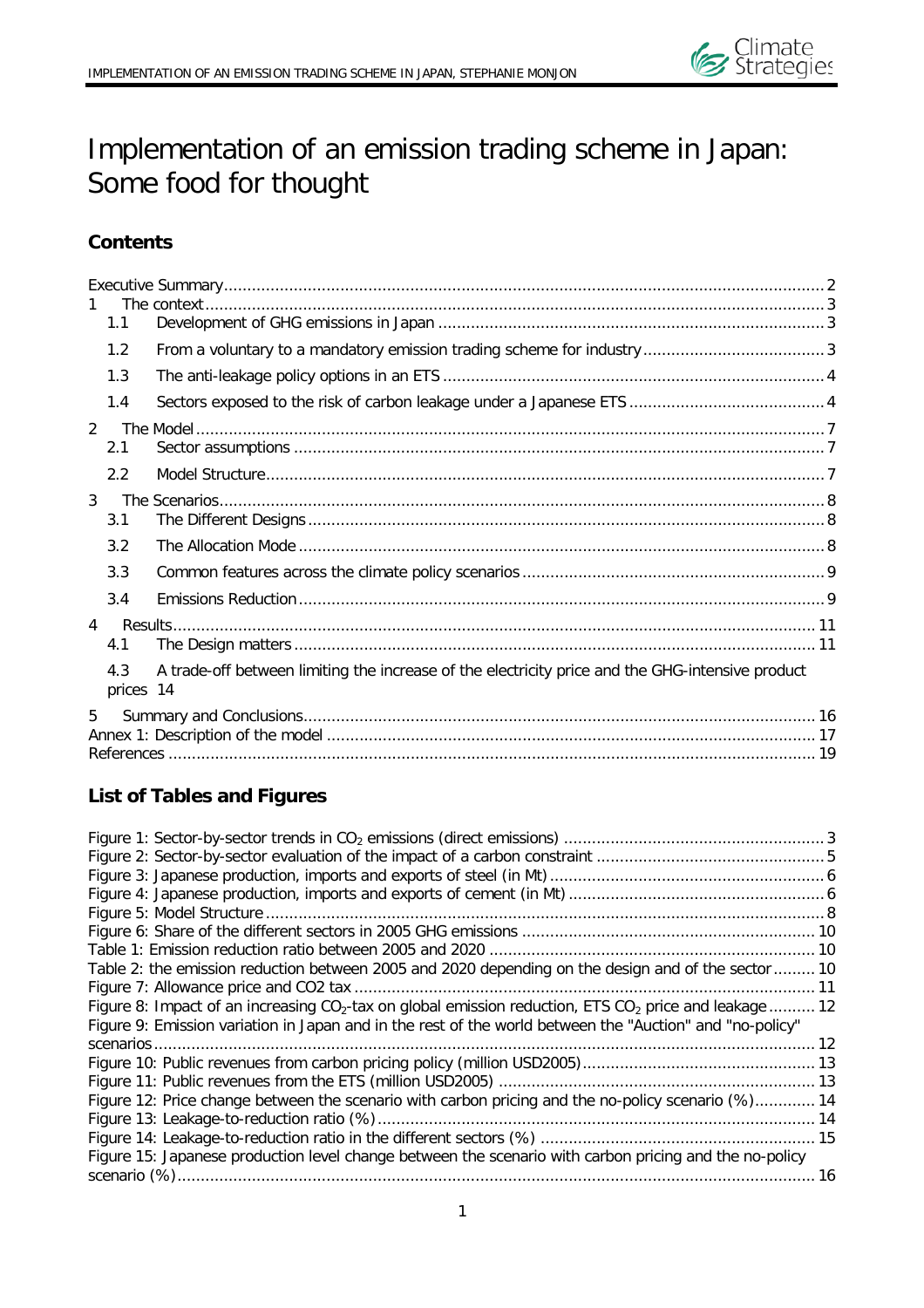

#### <span id="page-3-0"></span>Executive Summary

 $\overline{a}$ 

In its "Action Plan for Achieving a Low-carbon Society", Japan has committed itself to the long-term goal of "halving total global greenhouse gas (GHG) emissions by 2050 from its current level of emissions". Under the 2009 Copenhagen Accord, the government made the commitment to reduce the Japanese GHG emissions by 25% between [1](#page-3-1)990 and 2020.<sup>1</sup> This requires increased efforts to reduce greenhouse gas emissions from all Japanese sectors. All the more so as in 2008 a review of the Japanese climate policy estimated that the country would face excess emissions of 22-36 MtCO2e by 2012 compared to the commitment under the Kyoto Protocol.

After several years with a voluntary emissions trading system (ETS), a consensus amongst Japanese industry has emerged to implement a mandatory scheme. A smooth transition period is planned, keeping the current voluntary ETS before making it obligatory. During this period public authorities have to define the ETS structure, especially the scheme period, the total quantity of emission allowances, the entities covered and the allocation method (Ministry of the Environment, 2009). Particular attention is given to the scheme's impact on the international competitiveness of Japanese firms as well as on the risk of carbon leakage. This risk refers to impacts from carbon pricing on the operation and investment decision of manufacturers. Trade exposed, energy-intensive industries could replace domestic production by imports, or could relocate production to foreign countries in order to circumvent carbon costs. This will, however, undermine the environmental effectiveness of the ETS.

The aim of this paper is to quantitatively assess different design options for an ETS in Japan, especially their impact on carbon leakage as well as on industrial production. We develop a model, called CASE-ASIA, which represents several Japanese industrial sectors which would be strongly impacted by implementing a  $CO<sub>2</sub>$ constraint. With this model, we analyse different design options of a mandatory ETS as well as different "anti-leakage" options. Then, we provide a quantitative assessment how these different schemes impact on the activity of the different industries included in the model. The results show that there is not a "best option" and that the Japanese government should decide where its priorities lie. The analysis makes explicit the trade-offs implied by the different schemes and provides "food for thought" for the policy-makers.

This paper is organised as follows: Section 1 briefly introduces some elements of context; Section 2 presents the model CASE-ASIA and Section 3 the different simulations made; Section 4 discusses the results.

<span id="page-3-1"></span><sup>&</sup>lt;sup>1</sup> The Fukishima nuclear accident might compromise these decisions about both the global emission reduction target and the start date of the ETS.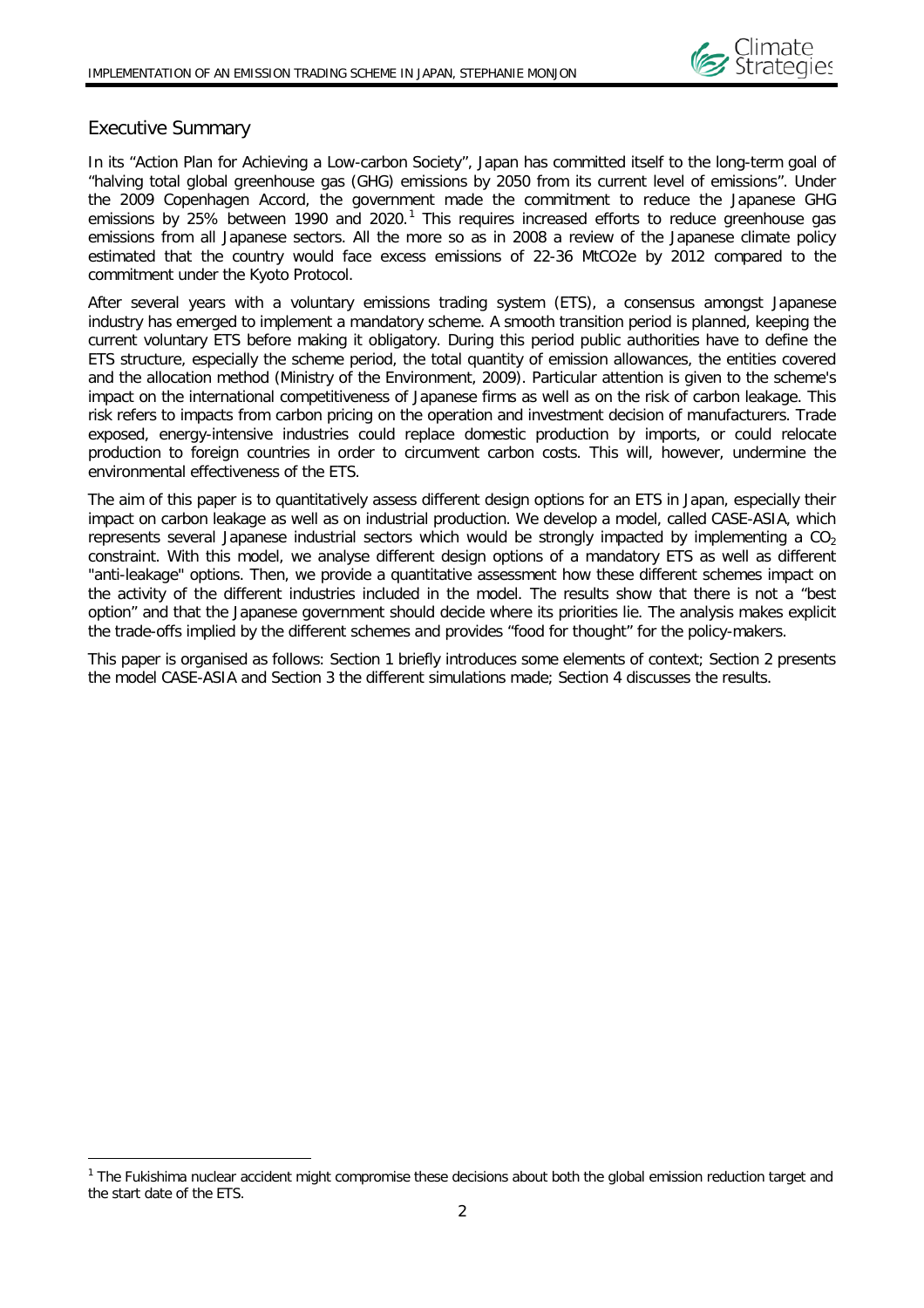

#### <span id="page-4-0"></span>1 The context

#### <span id="page-4-1"></span>**1.1 Development of GHG emissions in Japan**

Under the Kyoto Protocol Japan has made a commitment to a 6% reduction in greenhouse gas emissions compared to 1990. According to Kiko Network (2008), Japan's GHG emissions amounted to 1.34 billion tons  $CO<sub>2</sub>e$  in 2006, representing a 6.2% increase compared to 1990, and representing a 12.2% gap compared to the reduction target of 6%.

Since 1990, there has been an increase in  $CO<sub>2</sub>$  emissions in transport, the commercial and the residential sectors. The emissions from the industrial sector (manufacturing) have decreased by 4.6% since 1990, but this sector continues to account for 36% of emissions (see Figure 1).

Figure 1 also shows that power generation is the sector with the highest emission increases since 1990. According to Kiko Network (2008), more than half of the increase in Japan's emissions from 1990 to 2006 was due to power plants. This increase is explained by a drop in electricity consumption in the commercial and residential sectors and by the increase in emission factors in the electricity sector. Indeed there has been an increasing use of coal-fired power plants, which has led to an increase in emissions from coal-fired power plants greater than the increase in Japanese overall emissions since 1990.



<span id="page-4-3"></span>Figure 1: Sector-by-sector trends in CO<sub>2</sub> emissions (direct emissions)

<span id="page-4-2"></span>Source: Kiko Network (2008)

#### **1.2 From a voluntary to a mandatory emission trading scheme for industry**

The Japanese climate policy has been strengthened through a step-by-step approach, rather than via a once and for all introduction of policies and measures (Kimura and Tuerk, 2008). Japan started with the Keidanren Voluntary Action Plan, based on the voluntary adoption of intensity targets, and then introduced a voluntary emission trading scheme (ETS). Keidanren's Voluntary Action Plan was developed in 1997 with the aim of stabilizing energy-source and industrial-source  $CO<sub>2</sub>$  emissions at their 1990 level by 2010. It has been reviewed and strengthened by the government in the Kyoto Target Achievement Plan (KTAP), while being not legally binding.

In 2005 Japan introduced a voluntary emission trading scheme, the JVETS, based on absolute targets. This scheme however attracted only a very small number of participants. For participating firms, one-third of the cost of new facilities to reduce emissions was borne by the government (Jones and Yoo, 2009). Firms that failed to achieve their objective had to purchase credits from firms that had achieved larger-than-targeted reductions or return the subsidy to the government. The participating firms accounted for less than 1% of  $CO<sub>2</sub>$  emissions from the industrial sector, which provided an incentive for the government to change its policy (Kimura and Tuerk, 2008).

In 2008, a consensus to implement a mandatory ETS in the Japanese climate policy has emerged following a review of the KTAP which estimated that Japan will face a shortage [2](#page-4-4)2-36 MtCO<sub>2</sub>e by 2012.<sup>2</sup> However, a

 $\overline{a}$ 

<span id="page-4-4"></span><sup>&</sup>lt;sup>2</sup> See Kimura and Tuerk (2008).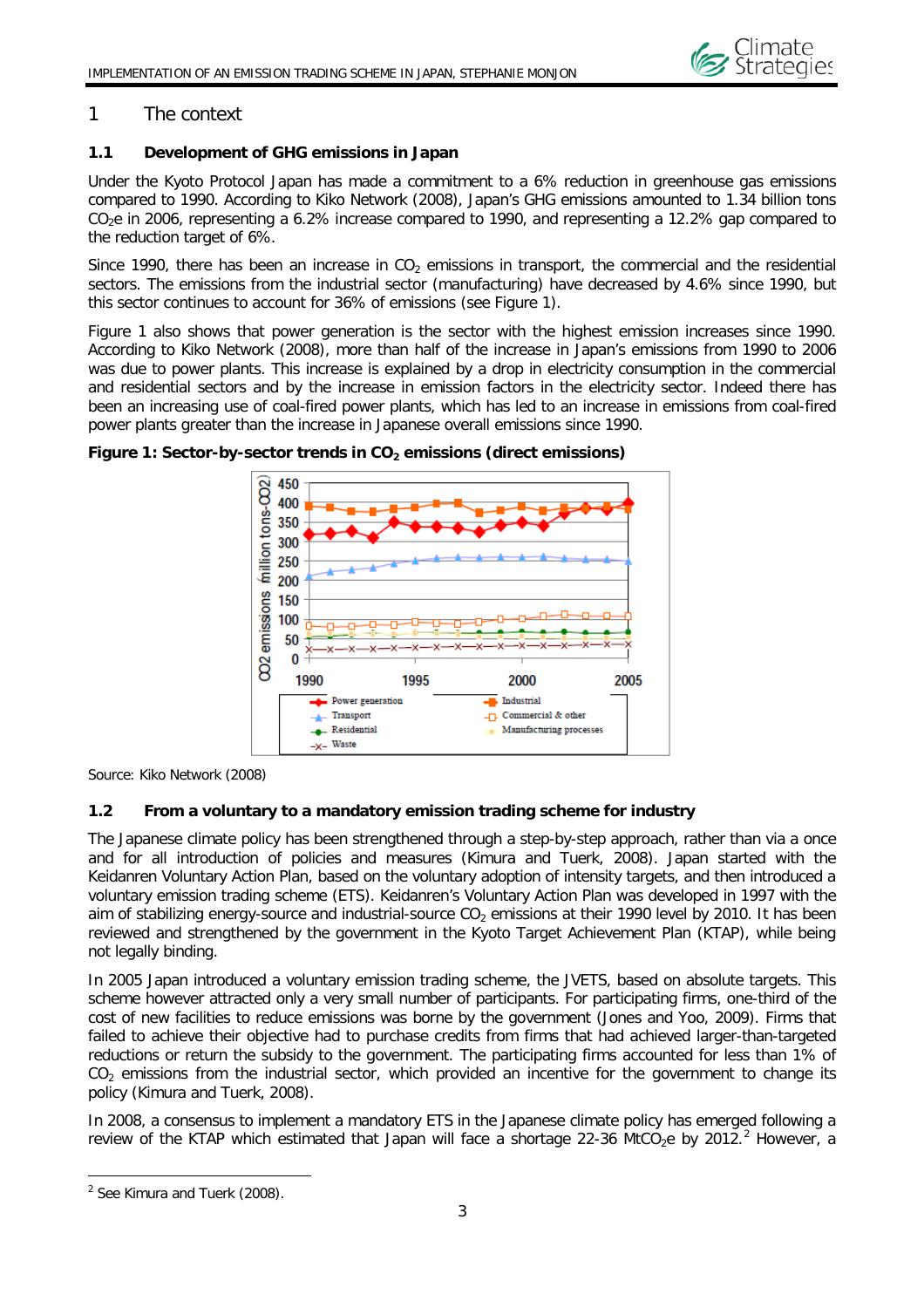

transition period to a mandatory ETS is foreseen and it is expected to allow for a smooth transition from the current approach under Keidanren's Voluntary Action Plan. In October 2008, the government launched an experimental emissions trading system that includes the JVETS as an option. The main objective is to gain experience in using an ETS system. After an intensive recruitment process, 715 firms agreed to participate, including 521 firms which agreed to targets accounting for about two-thirds of  $CO<sub>2</sub>$  emissions by the industrial sector.

Moreover, an Advisory Committee on the Emissions Trading Scheme has been established by the Ministry of the Environment. Its objectives are, among others, to make an in-depth study on the specific design of a possible ETS, in particular its effectiveness and feasibility and its impacts on domestic industries and employment. Moreover, the Committee must evaluate possible options for the industrial sectors that would be substantially affected in terms of international competitiveness or would run a major risk of carbon leakage.

#### <span id="page-5-0"></span>**1.3 The anti-leakage policy options in an ETS**

When designing an ETS, two main options to reduce carbon leakage are generally considered: free allocation and border adjustment. A border adjustment (BA) is a trade measure designed to level the playing field between domestic producers facing climate policy measures and foreign producers with no or little constraint on their GHG emissions. They could be designed for example as import tariff, export rebate or export tariff. As a trade measure, a BA may be contested by a World Trade Organisation (WTO) member under its dispute settlement mechanism. There is a considerable literature debating the legality of BA for climate policies under WTO rules. Recent analyses, including a report by WTO/UNEP (2009), concluded that, under specific conditions, such a measure may be WTO compatible.<sup>[3](#page-5-2)</sup> A BA was the option retained in the American Waxman-Markey bill which suggested to implement a cap-and-trade scheme from 2016 onwards with an "international reserve allowance program" for imports from 2020 (James, 2009; van Asselt and Brewer, 2010).<sup>[4](#page-5-3)</sup>

In the EU, the Directive 2009/29/EC, which revises the EU ETS for Phase III (2013-2020), lists the use of a BA on imports but the EU finally opted for continued free allowance allocation to the "sectors or subsectors which are exposed to a significant risk of carbon leakage" (Article 10a-12). As explained in Matthes and Monjon (2008) and Ellerman (2008), since allocation in the EU ETS is linked to production capacity, not to actual output, this can reduce the incentive to relocate production capacity (investment leakage). However, it cannot reduce the incentive to use existing plants abroad rather than EU plants (operational leakage). A suggested approach to tackle this problem is output-based allocation (OBA), under which for example a steel producer would receive a given amount of allowances per tonne of steel actually produced. Practically, this requires an update of the allocation when production is known. Output-based allocation thus has advantages and disadvantages which are discussed in Quirion (2009). In particular, an output-based allocation, called "home rebate" by Fischer and Fox (2009a), levels the playing field between the domestic and the foreign market. However, this does not give an incentive to reduce emissions by reducing consumption.

#### <span id="page-5-1"></span>**1.4 Sectors exposed to the risk of carbon leakage under a Japanese ETS**

In order to identify the sectors impacted most by a carbon cost in Japan, Asuka et al. (2009) followed the method proposed in Hourcade et al. (2007). They evaluated the carbon intensity or the "value at stake" of the Japanese (sub-) sectors defined as:

### Gross Value Added(GVA)  $\textsf{CarbonIntensity} = \frac{\textsf{Purchasing Costs of Emission Allowances}}{}$

The numerator shows the range of carbon costs expressed in terms of costs borne by the corporations to purchase emission allowances for their direct and/or indirect  $CO<sub>2</sub>$  emissions. The denominator shows the extent of industry sectors' profits – expressed in gross value added. To estimate the cost of the indirect emissions, it is assumed that 100% of the additional costs from electricity production will be passed on by raising electricity prices.

The Net Value Added at Stake (NVAS) for each industry is calculated by assuming that the Government of Japan auctions allowances to the power sector only and gives free allowances to the other sectors. Consequently, the numerator only takes into account the increase of the electricity price. The Maximum

 $\overline{a}$ <sup>3</sup> See Droege (2011) on this issue.

<span id="page-5-3"></span><span id="page-5-2"></span><sup>&</sup>lt;sup>4</sup> The bill was approved by the House of Representatives on June 26, 2009 by a vote of 219-212, but was rejected by the Senate.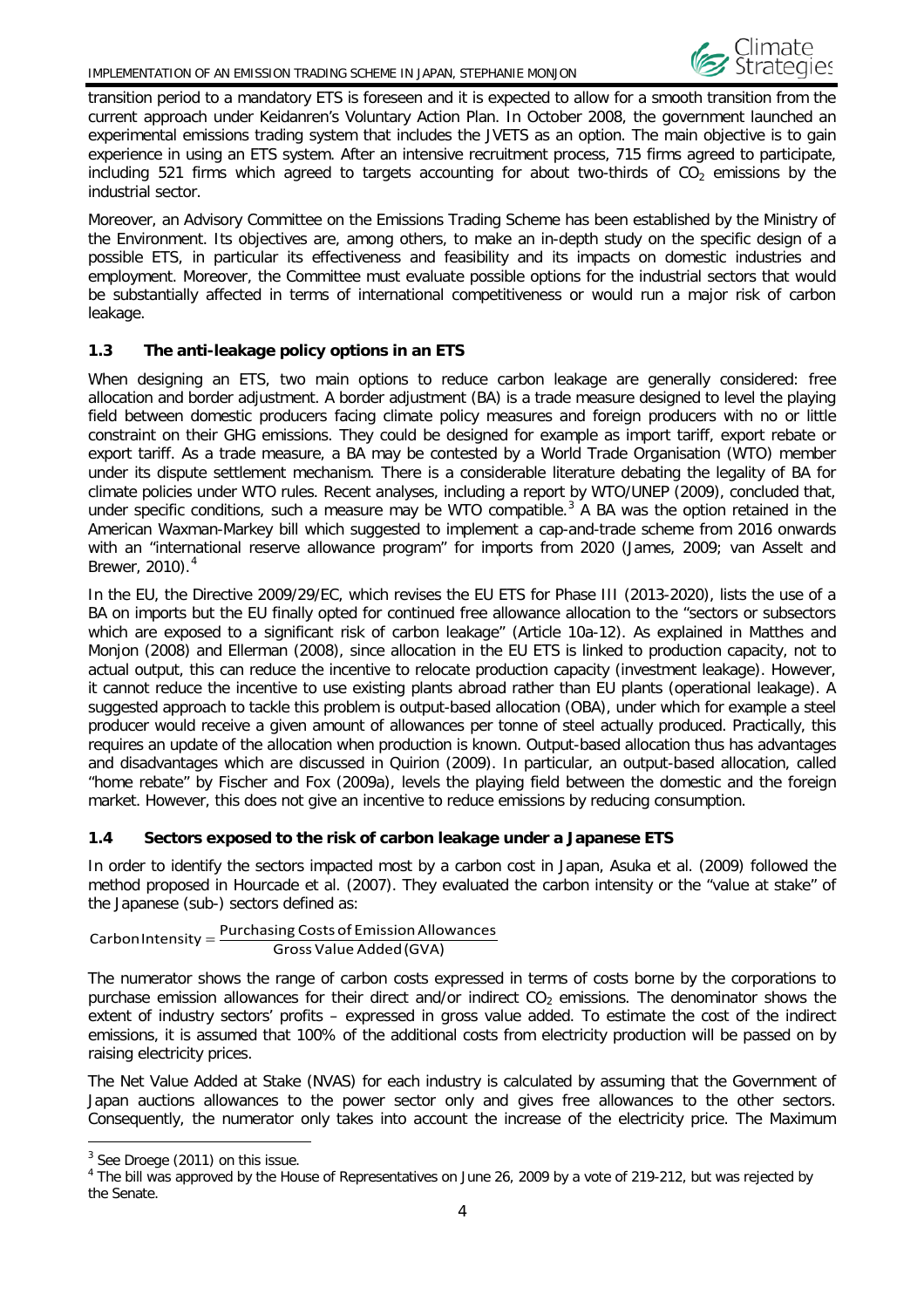

Value Added at Stake (MVAS) is calculated by assuming the auctioning of the allowances to all industry sectors. The allowances price is exogenously set at  $3000$ Yen/tCO<sub>2</sub>e.

Figure 2 shows the calculation results of carbon intensity for the sectors with a MVAS of 2% or greater. The vertical axis indicates MVAS and NVAS, with the horizontal axis showing the share of each sector in overall domestic production. Only sectors with a MVAS of 5% or greater are shown with names. The analysis covers 401 sectors designated under the inter-industry relations table from the year 2000.



<span id="page-6-0"></span>

Asuka et al. (2009) conclude that the share of industry sectors with a MVAS of 2% or greater represents 3.2% of total Japanese GDP. There are 17 industrial (sub-) sectors with a MVAS of 5% or greater. Lastly, pig iron and cement sectors have a relatively higher MVAS compared to the other sectors studied.

<span id="page-6-1"></span>Following the conclusion of Asuka et al. (2009), our analysis focuses on some sectors exposed to carbon leakage, in particular on the steel and cement sectors, as well as the petrochemical basic products. The first two sectors are large net exporters (Figures 3 and 4), while the third sector is a net importer.

Source: Asuka, Kanamoto and Xiang Chun (2009)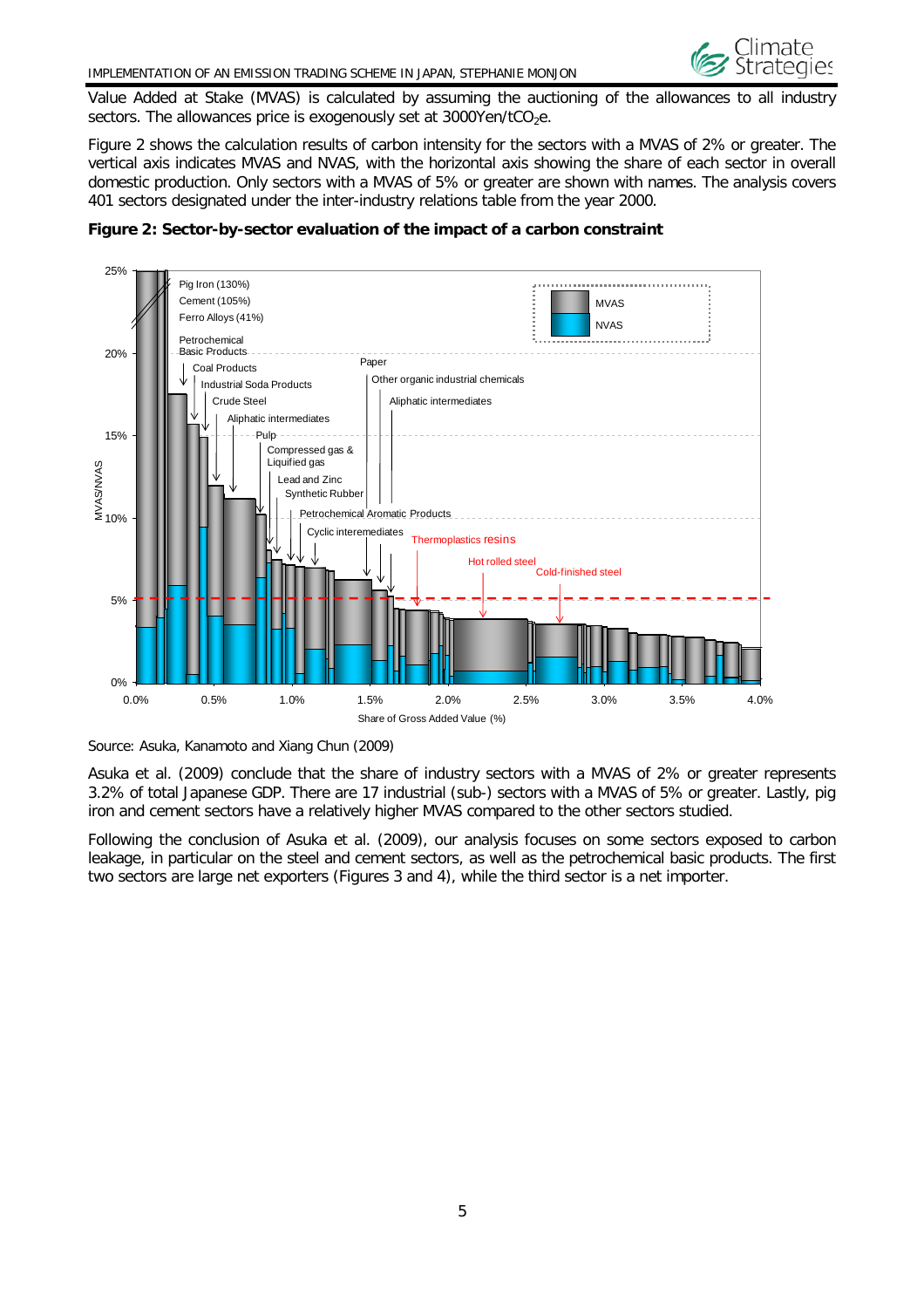





Note: Codes: H2-7206 and 7207. Source: UNCOMTRADE and IISI.

<span id="page-7-0"></span>



Note: Codes H2-252321 and H2-252329. Source: UNCOMTRADE and USGS.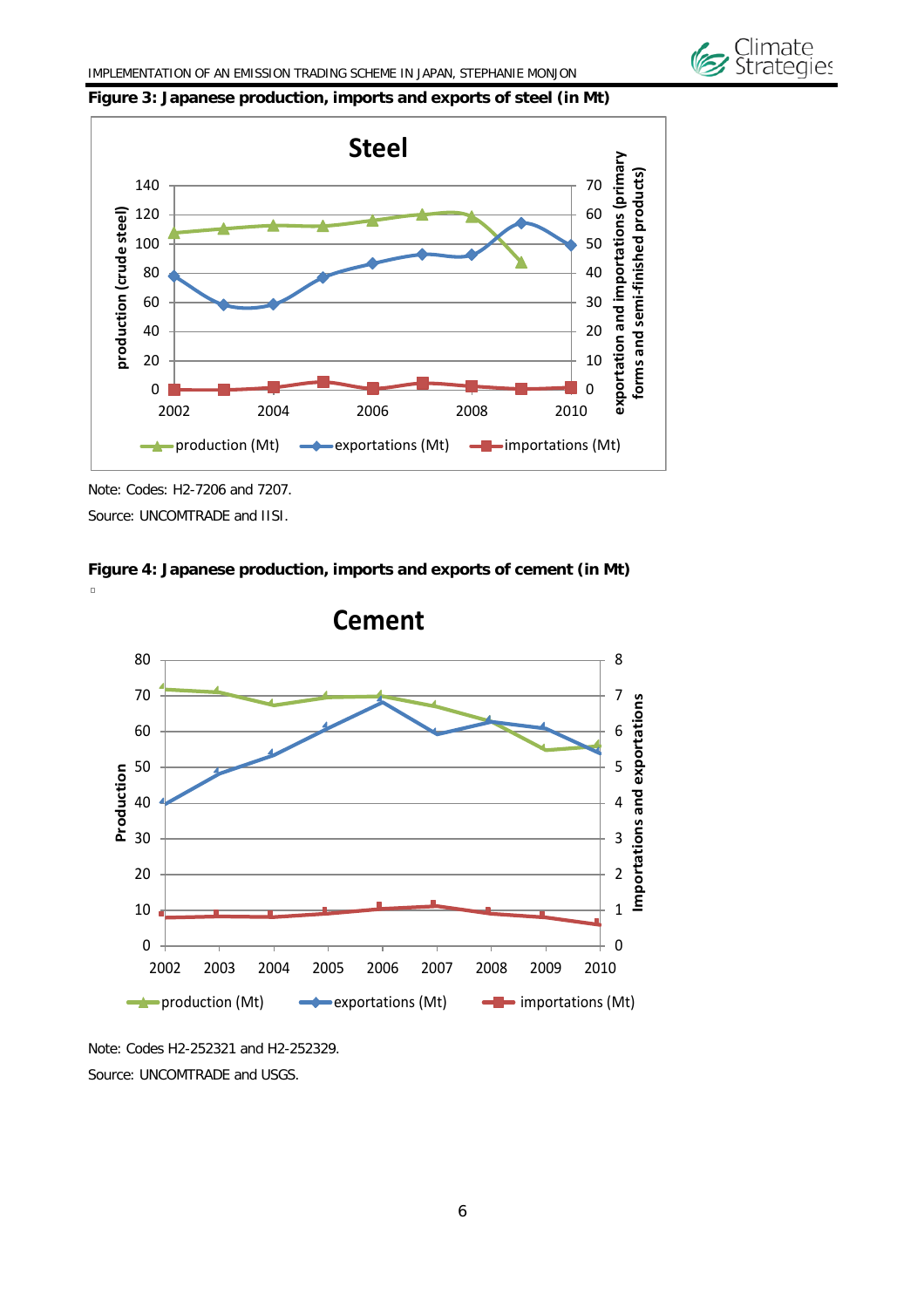#### <span id="page-8-0"></span>2 The Model<sup>[5](#page-8-3)</sup>

The model CASE-ASIA follows the logic of the CASE II model developed to represent the Emission Trading System (EU ETS) implemented in EU since 2005 (Monjon and Quirion, 2011a). CASE-ASIA is a static and partial equilibrium model which represents four sectors: cement, steel, refined petroleum products and electricity. The model comprises two regions: Japan and the Rest of the World (RoW). All sectors have a potentially large cost impact from carbon pricing but will face different direct and indirect emissions costs as well as different cost structures (Asuka et al., 2009).

The model aims to evaluate the impact of different designs for an ETS in 2020 with respect to: production levels, price levels and trade flows in each industry. The model also allows for the calculation of the leakageto-(emissions) reduction ratio for each sector and for the whole ETS.

When carbon pricing policy is carried out in Japan, domestic firms face three types of additional costs:

- Abatement cost: The abatement costs are based on Marginal Abatement Cost Curves (MACC) taken from the POLES model for the year 2020 in which Japan is explicitly modelled. In POLES, the MACCs are available for  $CO<sub>2</sub>$  energy emissions from, among others, non-mineral materials, chemical, steel and electricity sectors. The MACCs have been used to define a curve which gives, for each CO2 price, the decrease in unitary emissions. The abatement costs are incorporated into the model as variable costs, i.e. per product ton.
- Purchase of allowances: Firms may need to buy allowances, which increases the variable costs, or sell the allowances they do not use, which decreases the variable costs.
- Indirect cost from electricity pricing: The marginal production cost of cement, refined petroleum products and steel firms increases when there is a rise in the electricity price. We assume a cost pass-through of 100% in the power sector, whatever the policy scenario modelled. This part of the cost increase corresponds to the numerator of the NVAS defined in Asuka et al. (2009).

#### <span id="page-8-1"></span>**2.1 Sector assumptions**

According to Hourcade et al. (2007) the risk of carbon leakage is highest for carbon-intensive primary commodities and semi-finished products. Consequently, the CASE-ASIA model focuses on this stage of the production chain. For the steel sector, we model semi-finished products (e.g. slabs), because they feature higher CO<sub>2</sub>/turnover and CO<sub>2</sub>/value added ratios relative to finished products; hence carbon leakage is more likely to happen at this stage of the production process. We aggregate long and flat products and both production routes (basic oxygen furnace and electric arc furnace).

In the model, all sectors consume electricity. We do not take into account the fact that some industrial companies produce their own electricity. Moreover, we do not consider electricity savings due to the rise in power prices but we extrapolate the recent trends in the electricity consumption per ton of product.

In the cement sector, we take into account the substitution of clinker (the  $CO<sub>2</sub>$ -intensive intermediate product) with  $CO_2$ -free substitutes (e.g. fly ashes or blast furnace slag).<sup>[6](#page-8-4)</sup>

#### <span id="page-8-2"></span>**2.2 Model Structure**

All sectors included in the ETS are linked through the  $CO<sub>2</sub>$  market. The  $CO<sub>2</sub>$  price is determined by equalizing the demand and the supply of allowances: thanks to specific emissions abatement and the decrease in production, the sum of the emissions from these sectors equals the total amount of allowances allocated for free or auctioned.

 $\overline{a}$ 

<span id="page-8-3"></span><sup>5</sup> See Annex 1 as well.

<span id="page-8-4"></span><sup>6</sup> See Annex 1 for more details.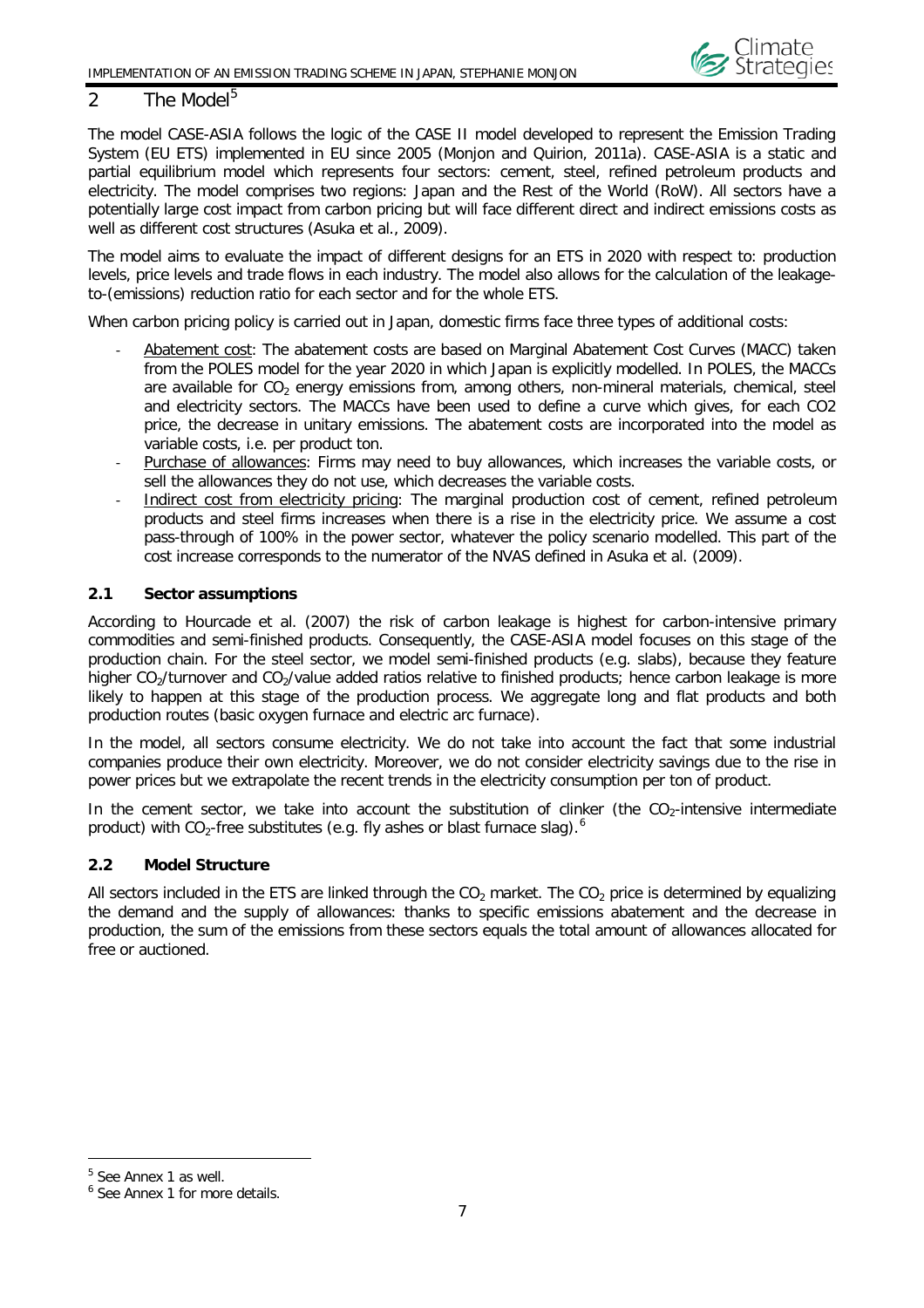

#### <span id="page-9-3"></span>**Figure 5: Model Structure**



As explained below, we distinguish two designs depending on the inclusion of the power sector in the ETS. When the power sector is included in the ETS (Design 2), this sector intervenes on the  $CO<sub>2</sub>$  market as well. When the power sector is not in the ETS (Design 1), the red dotted line must be deleted.

We do not model emissions in the rest of the economy. These emissions could differ across our scenarios, due to some indirect effects (e.g. substitution between electricity with gas in building heating) but this effect is most likely to be negligible.

#### <span id="page-9-0"></span>3 The Scenarios

Our goal is to evaluate the consequences of implementing a mandatory ETS in Japan. As explained above, neither the design of the ETS nor the allocation mode of the permits are decided yet. Based on the Executive Summary released by the Advisory Committee on the Emissions Trading Scheme (2008), several designs of the ETS and several allocation modes will be examined.

#### <span id="page-9-1"></span>**3.1 The Different Designs**

The Japanese government envisages implementing an ETS not targeting the electricity sector, which might pay a  $CO<sub>2</sub>$ -tax instead. This would be an important difference to the EU ETS setup. Following the Japanese policy plans, our scenarios will include two designs:

- **Design 1:** An ETS covering only the cement, steel and refined petroleum products. A CO<sub>2</sub> tax is applied to the electricity sector.
- **Design 2:** An ETS covering both the industrial and electricity sectors.

#### <span id="page-9-2"></span>**3.2 The Allocation Mode**

The scenarios considered for the allocation mode focus on some representative configurations including specific treatment of the sectors exposed to carbon leakage risk (free allocation based on output, border adjustment). Each allocation mode is examined under both designs.

Auction features full auctioning of allowances or a CO<sub>2</sub> tax in the electricity sector. In the other sectors, there is full auctioning of allowances, without rebating the auction revenues to the firms covered by the ETS, and without any anti-leakage provision.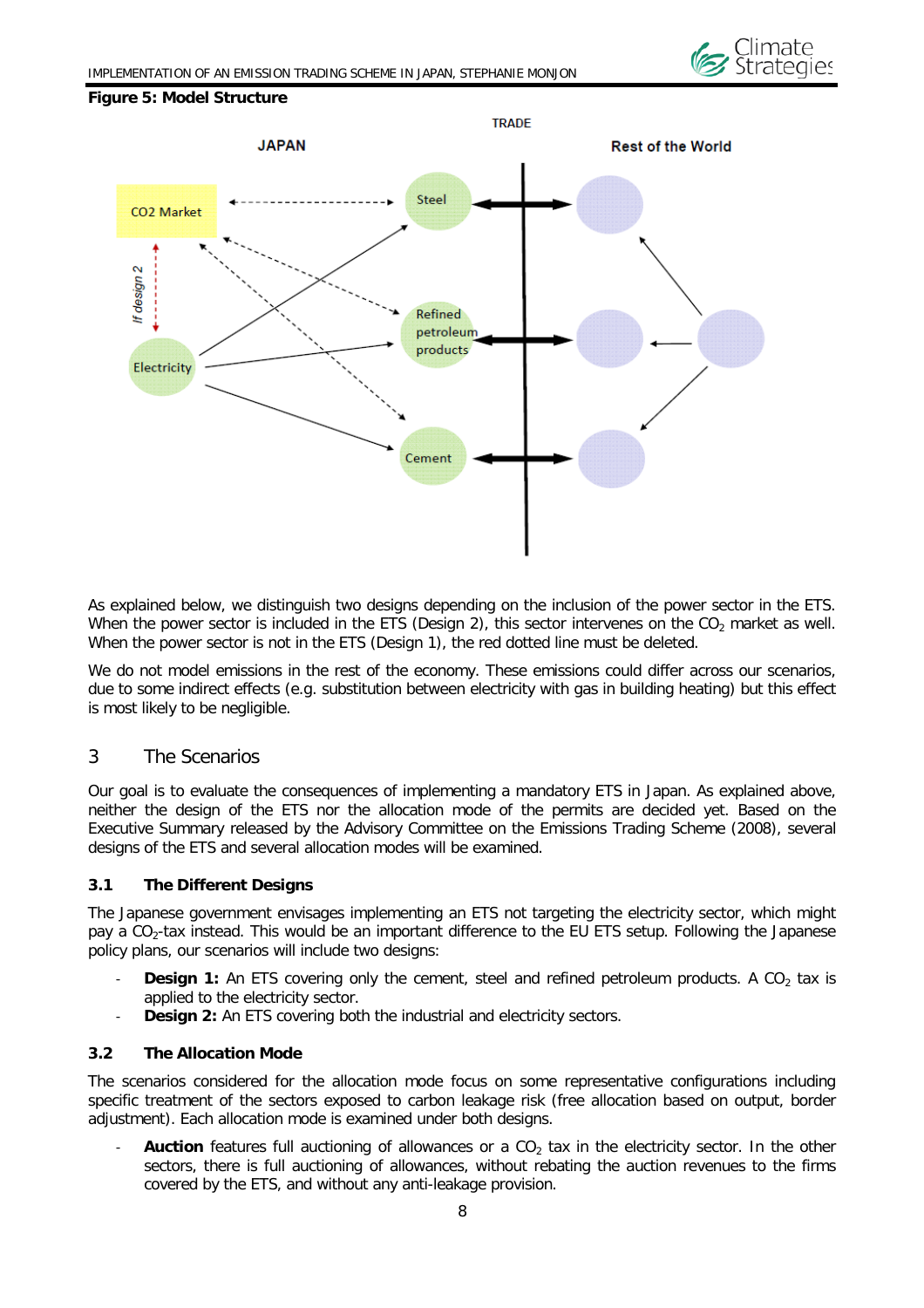

- *-* **BA\_full** features **Auction** in the electricity sector. For the other sectors, there is 100% auctioning, with border adjustment on imports and exports and for direct emissions. The import and export adjustments are proportional to the Japanese average specific emissions (direct emissions).
- *-* **BA\_imports** features **Auction** in the electricity sector. In the other sectors, there is 100% auctioning with border adjustment only on the imports and for direct emissions. The import adjustment is proportional to the Japanese average specific emissions (direct emissions).
- **OBA** features **Auction** in the electricity sector. In the other sectors, there is free output-based allocation in exposed industries (cement, steel and refined petroleum products) for direct emissions. The amount auctioned is 83.3%<sup>[7](#page-10-2)</sup> of the electricity sector emissions in 2005 when included in the ETS. In every other sector, the amount of allowances allocated per unit produced is calculated by applying a reduction ratio to the 2005 specific emissions. The reduction ratio is equal across sectors and calculated so that the emission cap is 83.3% of 2005 emissions.

Due to missing data on electricity price elasticity in the industrial sectors, we do not consider in this report an allocation mode which would attribute indirect emissions to the cement, steel and refined petroleum products sectors (downstream allocation). However, this allocation mode is envisaged in Japan and would need further investigation (Advisory Committee on the Emissions Trading Scheme, 2008).

We analyse eight climate policy scenarios and compare them to a no-policy scenario, which is simulated for 2020 without climate policy. The no-policy scenario is based on a growing Gross Domestic Product (GDP) and changing technical coefficients (specific emissions, specific electricity consumption). Other exogenous variables stay constant (in particular production costs).

#### <span id="page-10-0"></span>**3.3 Common features across the climate policy scenarios**

The simulations will be made assuming unilateral carbon pricing by Japan. This ignores that the EU has already implemented an ETS covering GHG-intensive industries until 2020. However, as EU and Japan firms seldom compete on the same markets in cement, steel, and refined petroleum we stick to this assumption. Other efforts on carbon pricing in a number of regions, including the USA and South Korea, remain very uncertain and thus cannot be incorporated in the RoW part of the model. Moreover it is unclear how the national pledges made under the Copenhagen Accord and the Cancun Agreements would affect the production cost of these industries. Our focus is on comparing the relative impact of policy options rather than on estimating absolute values, and there is no reason to think that these uncertainties regarding international climate policies will change the ranking of policy scenarios in terms of their impact.

#### <span id="page-10-1"></span>**3.4 Emissions Reduction**

The national target announced by Japan under the future climate regime is to reduce its GHG emissions by 25% between 1990 and 2020, but there is not yet a decision about the reduction share to be delivered by sectors covered by the ETS. $8$  Moreover, the 2011 Fukushima nuclear accident may modify the Japanese climate policy, both on global and industrial emission targets.

In 2005, the four sectors included in the model CASE-ASIA emitted around 615 MtCO2e. The electricity sector is the biggest emitter (59%) following by the steel sector (30%) (Figure 6).

 $\overline{a}$ 

<span id="page-10-3"></span><span id="page-10-2"></span><sup>&</sup>lt;sup>7</sup> See the explanation in the following.<br><sup>8</sup> A 25% reduction in emissions from 1990s levels by 2020 is equivalent to about a 37% reduction from 2005 levels (Pielke, 2009)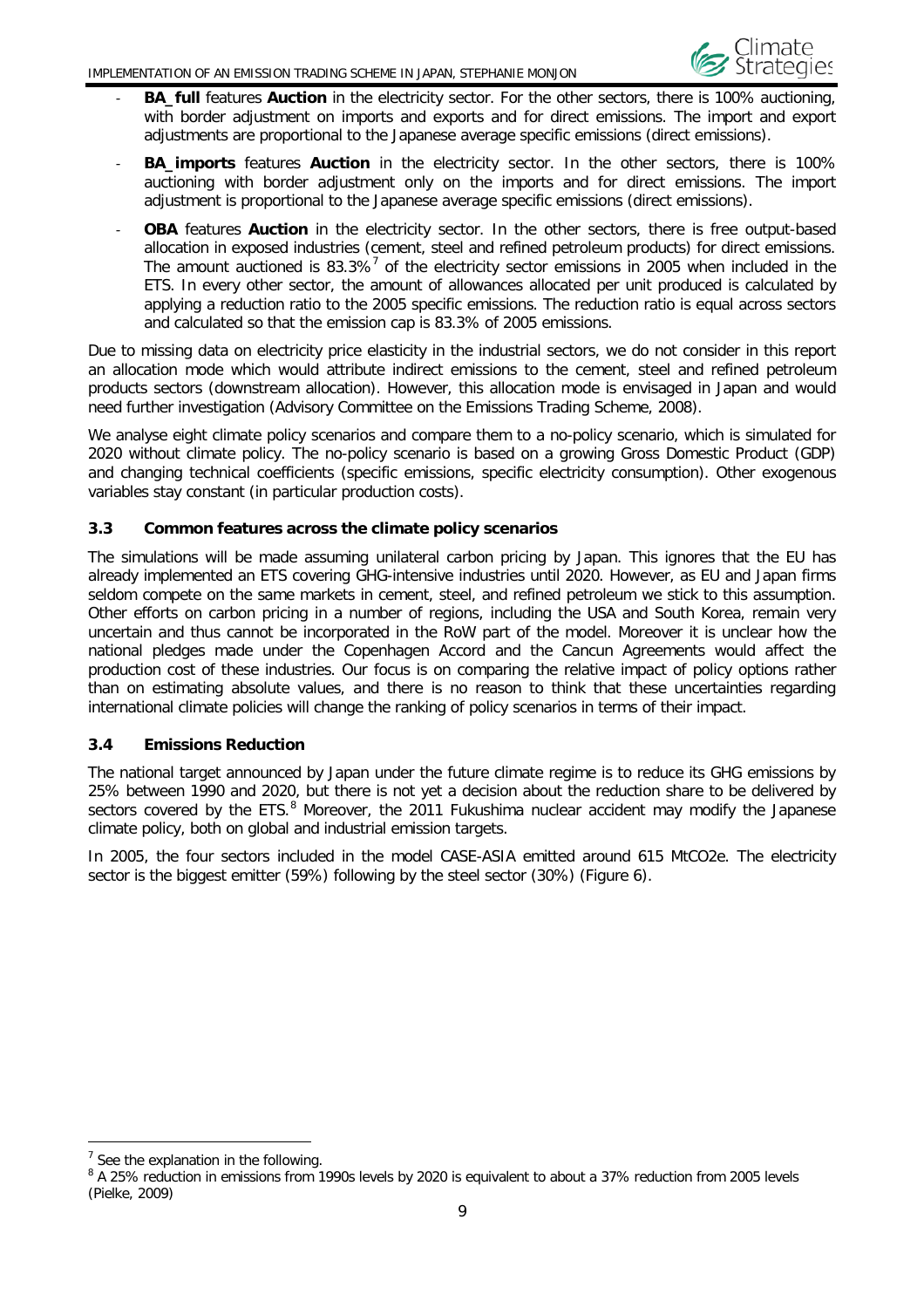

#### <span id="page-11-1"></span>**Figure 6: Share of the different sectors in 2005 GHG emissions**



Based on the evaluation by the Japanese Ministry of Environment (2010), the Institute for Global Environmental Strategies (IGES) evaluated a specific reduction scenario between 2005 and 2020 for the following sectors:

| Sector name             | reduction ratio (2005-2020) |
|-------------------------|-----------------------------|
| Cement                  | $-7.5%$                     |
| Hot rolled steel        | $-15.3%$                    |
| Aliphatic intermediates | $-5.6%$                     |
| Electric power          | $-18.7%$                    |

#### <span id="page-11-2"></span>**Table 1: Emission reduction ratio between 2005 and 2020**

Source: evaluation by IGES based on Ministry of Environment (2010)

It is then possible to apply these reduction ratios to the sectors included in the model and to evaluate the different caps applied in the ETS depending on the inclusion of the power sector. By applying the reduction ratio from table 1, the cap in 2020 would be 512.3 MtCO2e for the four sectors modelled, i.e. a decrease of 16.7%.

#### <span id="page-11-3"></span>**Table 2: the emission reduction between 2005 and 2020 depending on the design and of the sector**

|          | Emission reduction 2005-2020 |                    |
|----------|------------------------------|--------------------|
|          | ETS (C, S and RPP)           | Electricity sector |
| Design 1 | $-13%$                       | $-18.7\%$          |
| Design 2 | $-16.7\%$                    |                    |

<span id="page-11-0"></span>Source: own calculations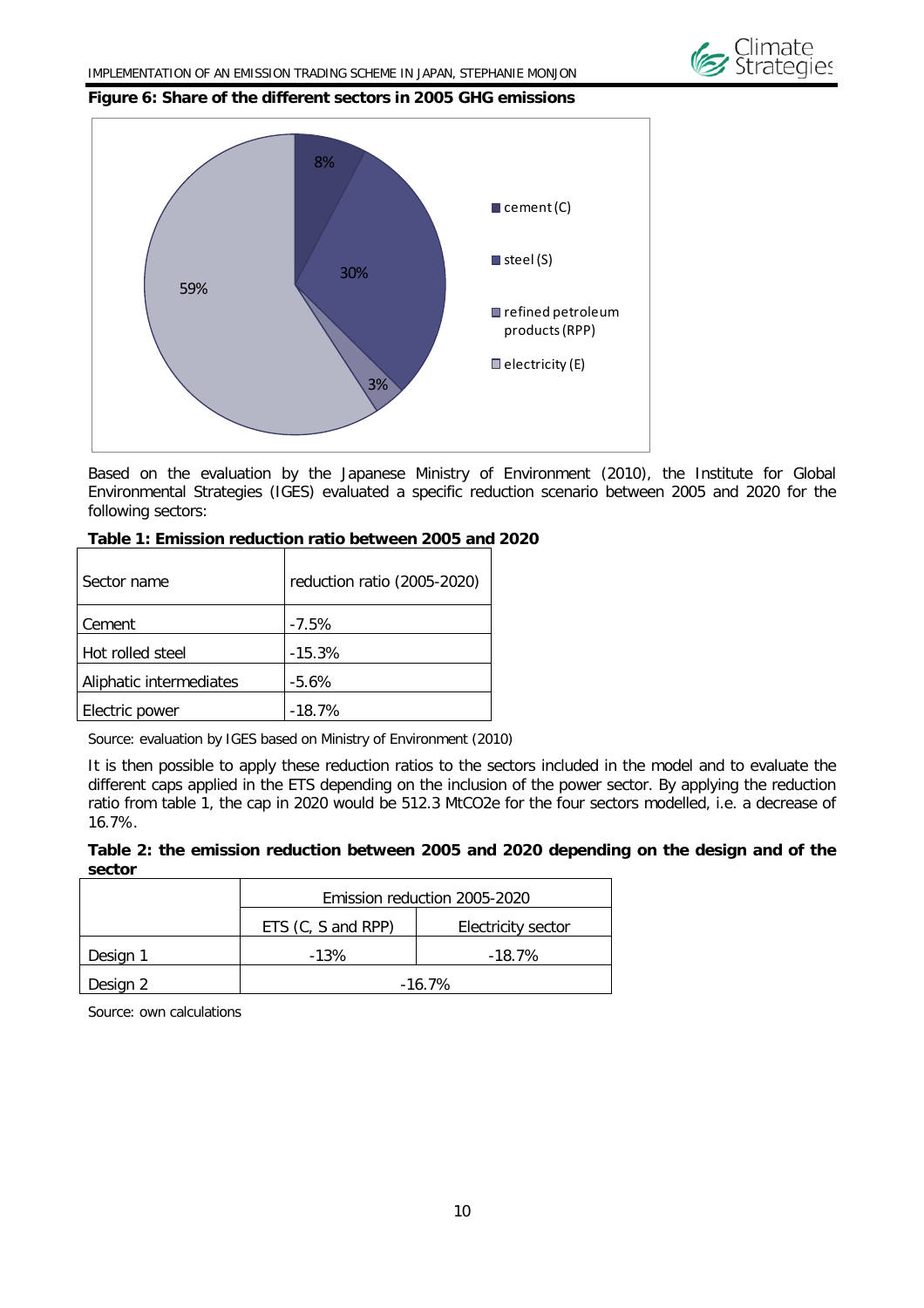

#### 4 Results

 $\overline{a}$ 

#### <span id="page-12-0"></span>**4.1 The Design matters**

The inclusion or the exclusion of the electricity sector in the ETS is a crucial element of the ETS approach modelled. When a CO<sub>2</sub>-tax is applied in the electricity sector, its amount will need to be around USD 65- $67/10<sub>2</sub>$  to reduce the emissions of the sector by around 18.7%, while the CO<sub>2</sub>-allowance price will need to be between 14 and 30 USD/tCO<sub>2</sub>e depending on the allocation mode (see Figure 7).<sup>[9](#page-12-2)</sup>

Under Design 2, the allowance price is between 40 and 55  $USD/tCO<sub>2</sub>e$ , that is between the allowance price and the  $CO<sub>2</sub>$  tax under Design 1. Under Design 2, the allowance demand of the electricity sector pushes upward the allowance price. Consequently, more reductions in specific emissions are carried out in the industrial sectors than under Design 1, because these reductions are cheaper. The abatement costs between the sectors are equalised verifying the well-known equi-marginality principle.



<span id="page-12-1"></span>**Figure 7: Allowance price and CO2 tax** 

Note: Under the Design 1, the  $CO<sub>2</sub>$ -tax is USD66 on the figure, which does not ensure exactly the same emission reduction in the electricity sector (between -18.39% and -18.86%).

Another consequence of the higher allowance price under Design 2 is that the industrial sectors will further increase the product prices, while the electricity sector pays less per  $tCO<sub>2</sub>e$ , hence increases less the electricity price (see Figure 12). There is then a trade-off between limiting the increase of the electricity price or of the industrial product prices.

The ordering of the allowance price among the scenarios is the same under both designs, but the levels vary. Indeed, the allocation mode plays a crucial role in determining the price level. The allowance price is lowest under "Auction" and highest under "OBA". The allowance price is higher under the "BA" scenario than under "Auction", because border adjustments limit the substitution of Japanese production by foreign production, which is one way of reducing  $CO<sub>2</sub>$  emissions. Hence a higher allowance price is needed to get lower unitary emissions. The price is higher under "OBA" than under "BA" because free allocation constitutes a subsidy to the production of polluting goods, which increases the demand for allowances, and hence the CO<sub>2</sub> price. This leads to higher production levels than under the "Auction" and "BA" scenarios (Figure 14). Consequently, to generate the same aggregate emission levels under "OBA" as in the other scenarios, lower  $CO<sub>2</sub>$  emissions per unit produced are required, which implies a higher  $CO<sub>2</sub>$  price.

It is interesting to examine the impact of increasing the  $CO<sub>2</sub>$  tax on the allowance price when the electricity sector is not included in the ETS (Design 2). As is apparent in Figure 8, when the  $CO<sub>2</sub>$ -tax increases, the emission reduction of all sectors is larger, while the allowance price in the ETS as well as carbon leakage are lower.

<span id="page-12-2"></span> $9$  In Asuka et al. (2009) the exogenous allowance price is 3000Yen/tCO<sub>2</sub>e, about USD 27/tCO<sub>2</sub>e by applying the 2005 change rate.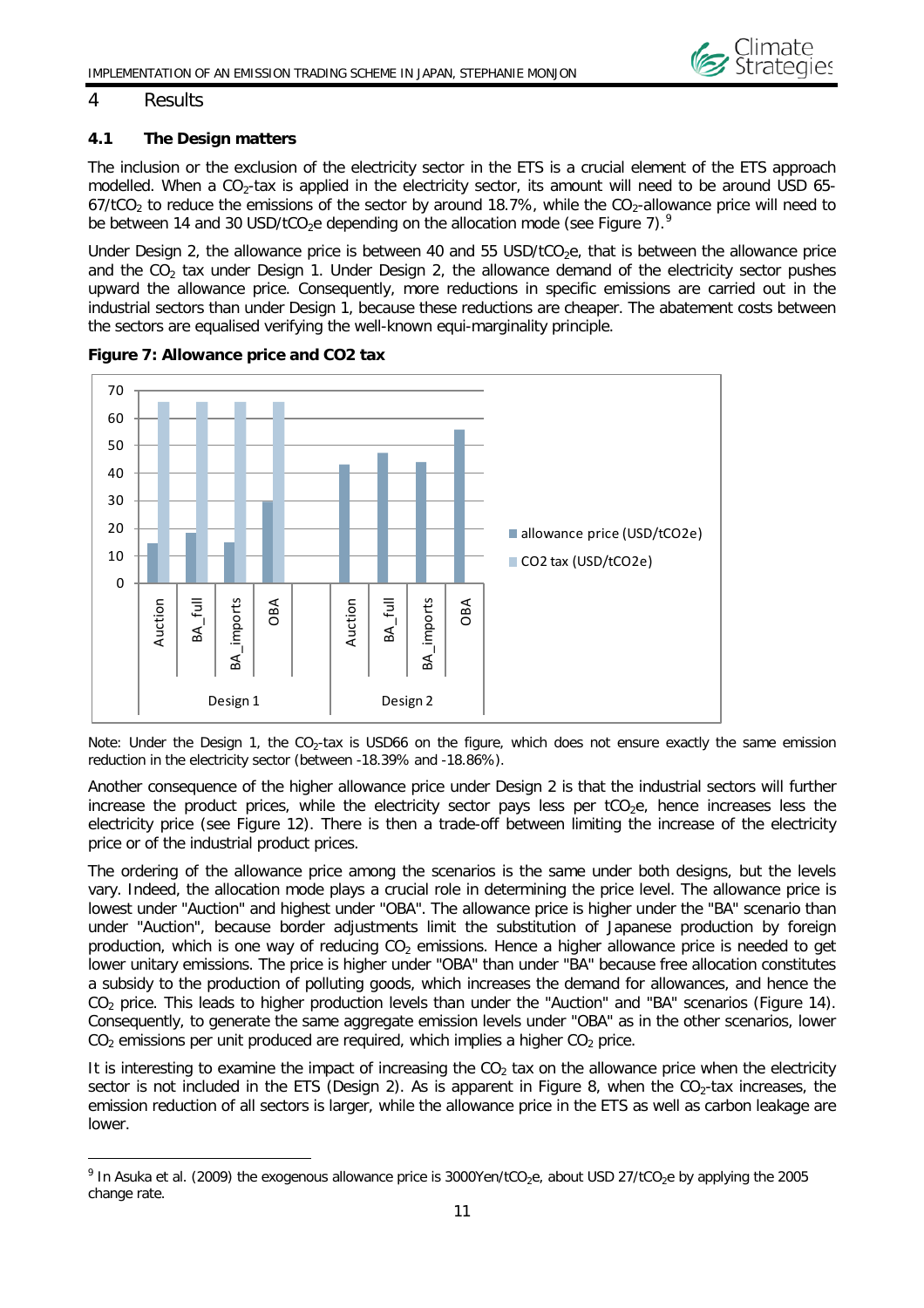

#### <span id="page-13-0"></span>Figure 8: Impact of an increasing CO<sub>2</sub>-tax on global emission reduction, ETS CO<sub>2</sub> price and **leakage**



These results are rather surprising because an increase in carbon leakage could be expected due to a higher increase of the electricity price. Indeed, the leakage-to-reduction ratio divides the emission variation in the rest of the world by the emission variation in Japan. When the  $CO<sub>2</sub>$ -tax is increased in Japan, the emissions in the rest of the world increase, but the emissions reduction in Japan is more pronounced as illustrated in Figure 9. This example illustrates the limited information provided by this type of ratio.

The decline in the allowance price comes from the increase of the electricity price, which pushes upward the prices of electricity-intensive products. As a consequence, the quantities of Japanese products sold in Japan and abroad decrease, with the effect that the specific emissions need to decrease less to meet the cap of the ETS, leading to a lower allowance price.

<span id="page-13-1"></span>

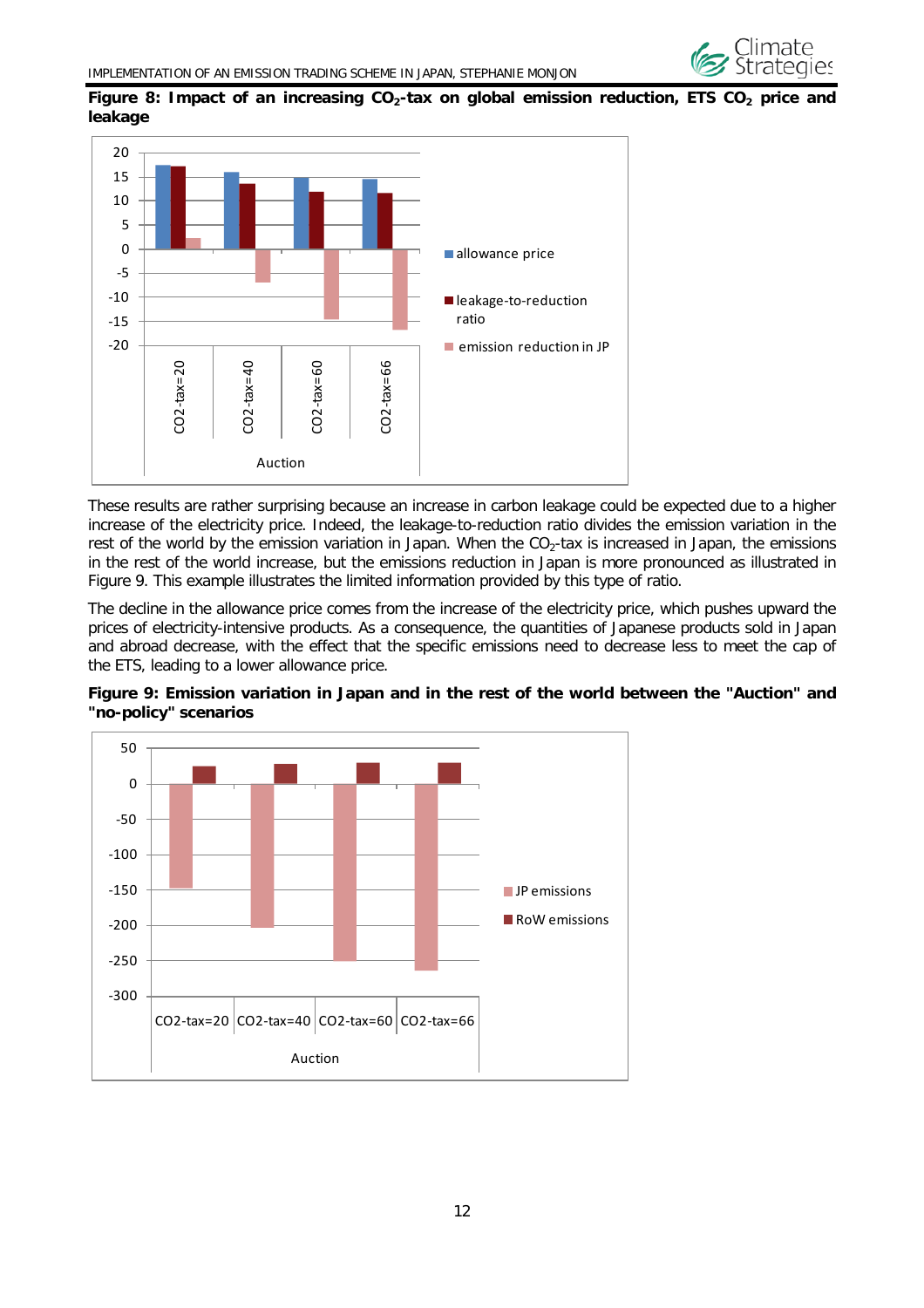

#### **4.2 The potential of public revenues is large**

Figure 10 presents the public revenues generated by the allowance auctioning and/or by the  $CO<sub>2</sub>$ -tax. Under Design 1, more public revenues are generated since the biggest emitter, the electricity sector, pays more for each tCO<sub>2</sub>e. Regarding all other features, the ordering among the scenarios is the same regardless of the design.



<span id="page-14-0"></span>**Figure 10: Public revenues from carbon pricing policy (million USD2005)**

Note: Under Design 1, the CO<sub>2</sub>-tax is USD66 in the figure. The revenues from ETS include the revenues or expenditures related to the BA if required.

The "BA" scenarios generate more revenues than the "Auction" and "OBA" scenarios. The proximity between the amount generated under "BA\_full" and "BA\_imports" hides in fact an important element. When the BA includes an export part, the mechanism induces public expenditures as is shown in Figure 11. Indeed Japan's exports of GHG-intensive products are a lot higher than its imports as is shown in Figures 3 and 4.

The "OBA" scenario generates the lowest amount of public revenues. Nevertheless, the collected money is still significant even though a large percentage of allowances is allocated for free. This is because the remaining allowances are sold at a higher price.



<span id="page-14-1"></span>**Figure 11: Public revenues from the ETS (million USD2005)**

Note: Under the Design 1, the  $CO<sub>2</sub>$ -tax is USD66 on the figure.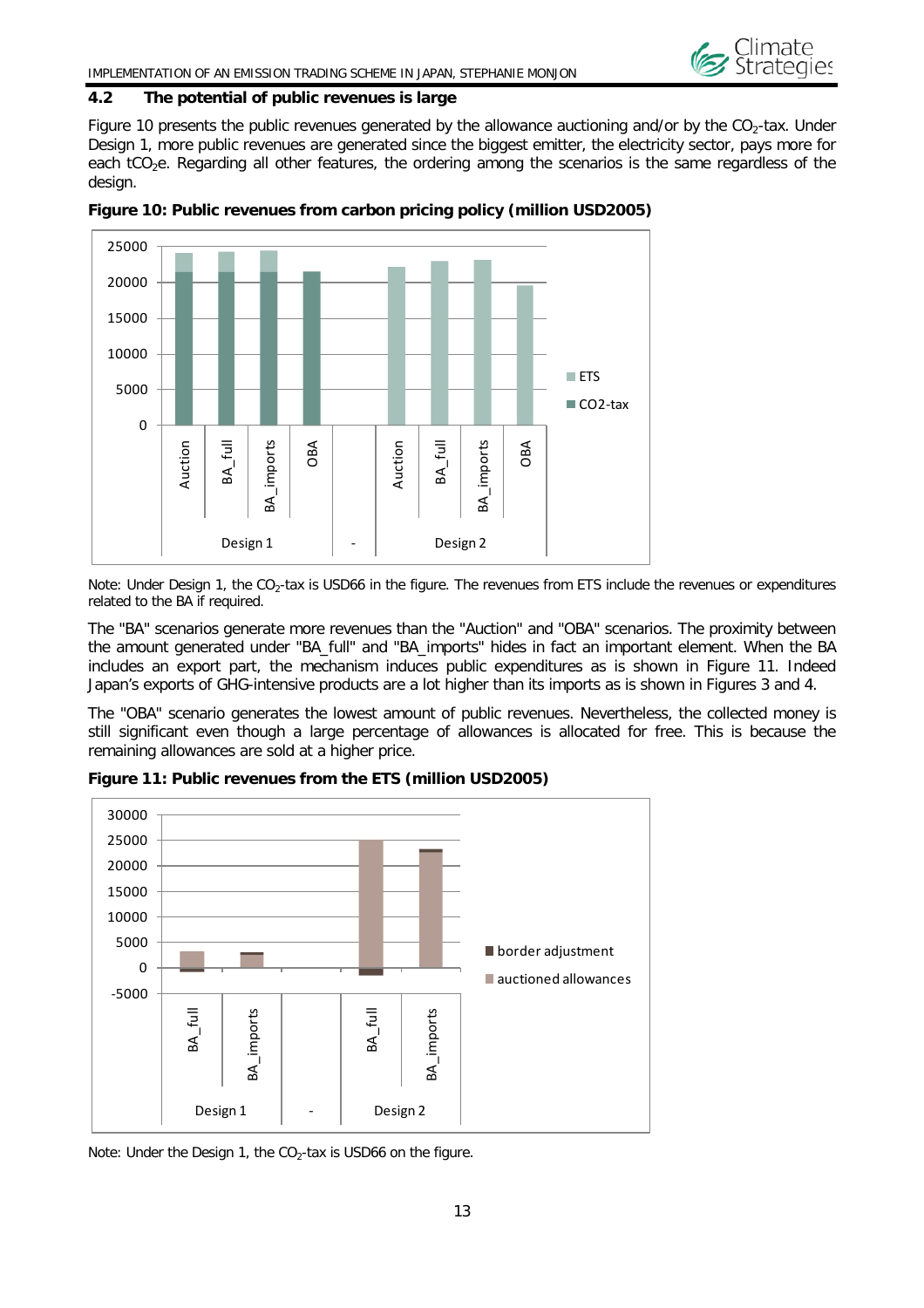

#### <span id="page-15-0"></span>**4.3 A trade-off between limiting the increase of the electricity price and the GHG-intensive product prices**

As explained above, the choice of the design implies a different impact on the electricity price and on the industrial product prices. Indeed, under Design 1, the electricity price is higher than under Design 2. This affects the production costs of the industrial sectors but as these sectors have also access to less expensive allowances, the increase of product prices is limited as we can see on Figure 12.

<span id="page-15-1"></span>



Note: Under the Design 1, the  $CO<sub>2</sub>$ -tax is USD66 on the figure.

To exclude the electricity sector from the ETS allows preserving the exposed sectors from a high allowance price. Therefore, we could expect that requesting a bigger effort to be taken by the electricity sector allows preserving the exposed sectors and preventing large carbon leakage.

But, even under Design 2, carbon leakage can be limited in a significant way if the allocation mode is correctly defined. Figure 13 reveals that "BA\_full" and "OBA" have similar performances to limit carbon leakage regardless the design. On the other hand, under "Auction" and "BA\_imports", Design 1 outperforms Design 2 in terms of carbon leakage prevention.

<span id="page-15-2"></span>



Note: Under Design 1, the  $CO<sub>2</sub>$ -tax is USD66 in this figure.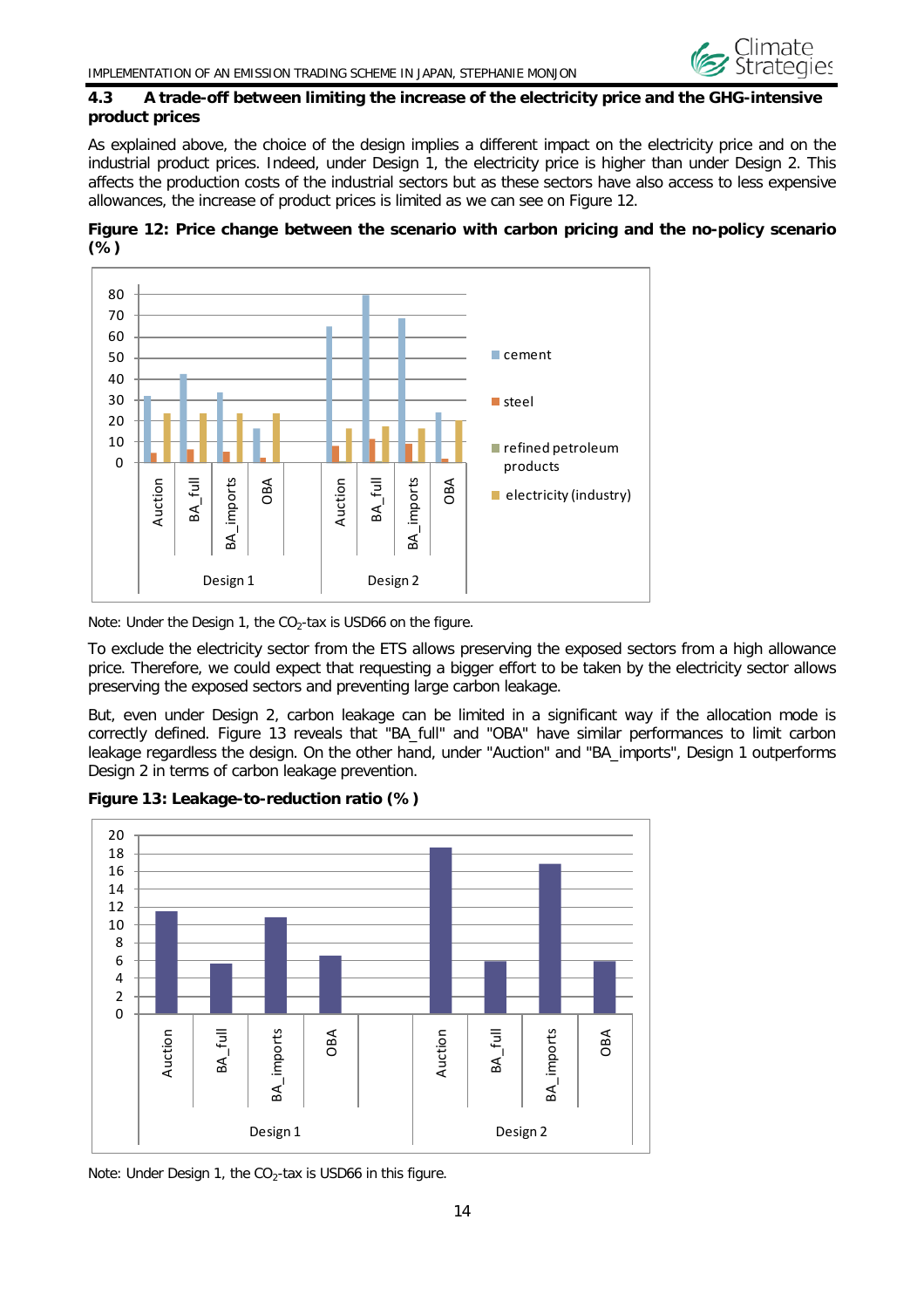#### IMPLEMENTATION OF AN EMISSION TRADING SCHEME IN JAPAN, STEPHANIE MONJON



Regardless of the design, a crucial result is the importance of BAs for exports in Japan. Indeed the leakageto-reduction ratio under "Auction" and "BA\_imports" are relatively close, revealing the poor performance to limit carbon leakage of a BA covering only imports. On the other hand, when exports are included in the "BA" scenario, carbon leakage is significantly reduced. This is because Japan is a big exporter of steel and even more so of cement, while its imports of these products are limited. Consequently, the challenge to limit carbon leakage is to limit the substitution of Japanese production by foreign production on foreign markets. This differs from results for the EU (Monjon and Quirion, 2011a).

Figure 14 disentangles the aggregated leakage-to-reduction ratio in order to examine the situation in each sector. The steel sector is the most exposed sector to carbon leakage with a ratio around 35 and 45% under "Auction" and "BA\_imports". "BA\_full" and "OBA" lead to similar decreases of the leakage-to-reduction ratio in the steel sector, while "BA\_full" clearly dominates "OBA" in the cement sector. Lastly, the refined petroleum products sector seems little exposed to a carbon leakage risk.



<span id="page-16-0"></span>

Note: Under the Design 1, the  $CO<sub>2</sub>$ -tax is USD66 on the figure.

Finally, Figure 15 displays the variations in production levels in Japan relative to the no-policy scenario. The results differ depending on the allocation mode and on the design. While the output-based allocation mode performs relatively well in limiting the decline in Japanese production levels, "Auction" and "BA" induce large losses, in particular under the design 2.

<span id="page-16-1"></span>The differences can be important among the sectors. The cement sector is the most impacted whatever the scenario, while the refined petroleum products sector is relatively little affected. The cement sector is very vulnerable to a high allowance price, leading to a better performance in limiting the production loss under of Design 1.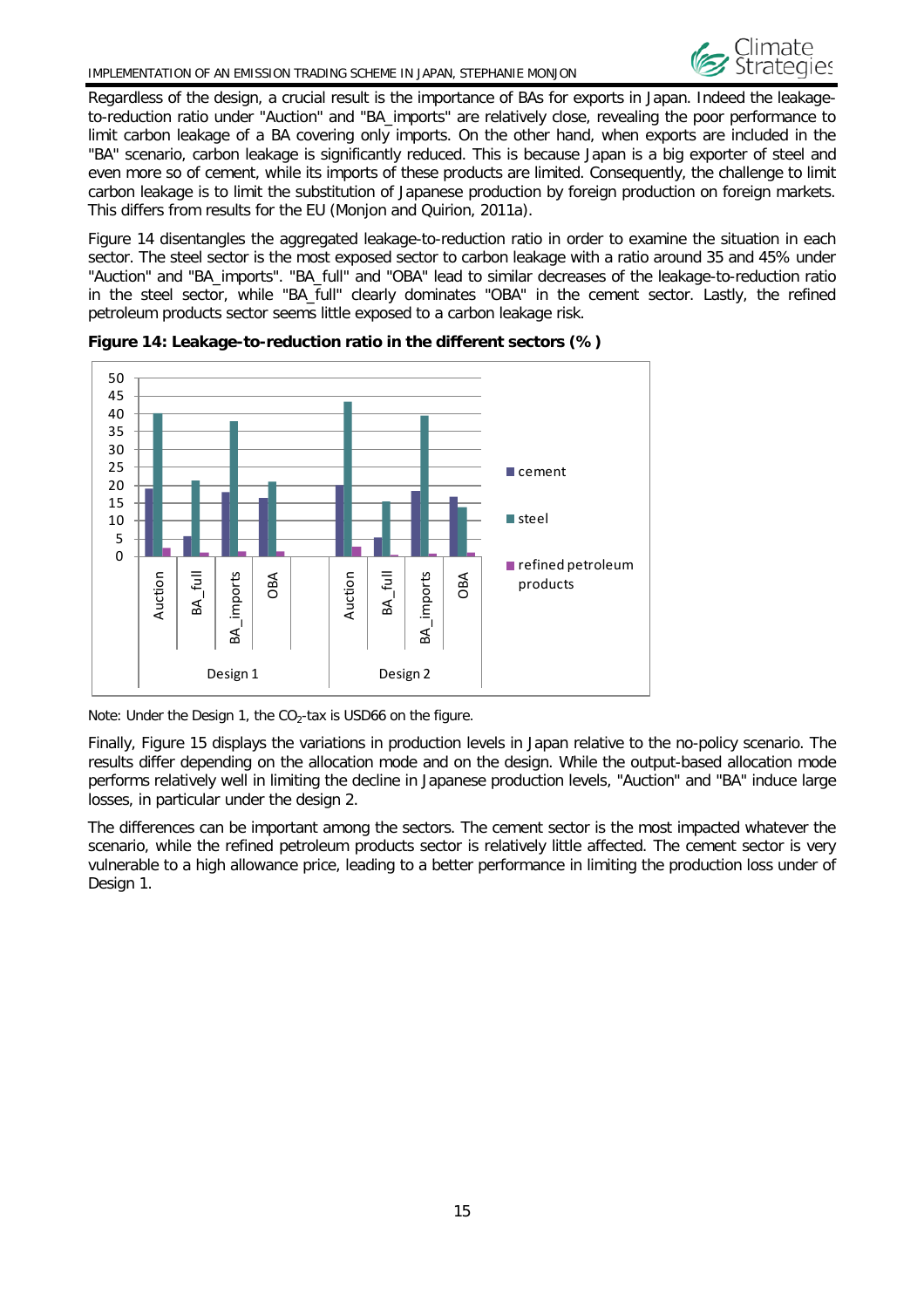#### **Figure 15: Japanese production level change between the scenario with carbon pricing and the no-policy scenario (%)**



<span id="page-17-0"></span>Note: Under the Design 1, the  $CO<sub>2</sub>$ -tax is USD66 on the figure.

#### 5 Summary and Conclusions

When implementing a mandatory ETS the Japanese government will have to define precisely the instrument. This analysis highlights the key role of some elements of an ETS.

- 1. **The inclusion or the exclusion of the electricity sector in the ETS is a politically crucial choice.** If the electricity sector is involved in the ETS, its allowance demand will push the allowance price, increasing the constraint on the industrial sectors. At the same time, the inclusion of the electricity sector in the ETS gives incentives ot ease the carbon constraint intensity a little for the industrial sectors.
- 2. The choice whether to integrate the electricity sector leads to **a trade-off between limiting the increase of the electricity price and the industrial product prices.**
- 3. The emission reduction examined leads to a high CO<sub>2</sub> tax or to a high allowance price, compared to those expected in the EU ETS for 2020.
- 4. **A BA efficiently limits carbon leakage if it covers imports and exports.** However, if the BA is only on imports, the leakage is about the same as without any BA.
- 5. **A BA covering imports and exports and an OBA both have a similar impact on limiting carbon leakage: both lead to a leakage-to-reduction ratio of around 6%.** Without any antileakage provision, excluding the electricity sector from the ETS limits a little the carbon leakage from the industrial sectors.
- 6. **The steel sector is the most exposed to a carbon leakage risk.** In this sector, carbon leakage is reduced the most when the electricity sector also covered by the ETS, with a slightly better performance of the OBA compared to a full BA. **However, in the cement sector, the carbon leakage remains almost as high as with full auctioning.**
- 7. **The potential public revenues from the ETS implementation are large.** The largest revenues are obtained if the electricity sector is targeted with a  $CO<sub>2</sub>$  tax. Free allocation based on output significantly decreases these revenues.
- 8. **The ETS implementation leads to a significant production decrease in the steel and cement sectors even with a full BA.** On this point, OBA is the most efficient option to limit the production decrease in the cement and steel sectors. Moreover, the production decrease is limited the most if the electricity is not included in the ETS.

The analysis highlights several important trade-offs for the final choice of the ETS design in Japan. We show that the different possible schemes have different impacts on the prices and on the production level in the different sectors. Moreover, the efficiency of the different anti-leakage options depends on the structure of the scheme. Lastly, there is no design which is superior to all other ones. Consequently, the political arbitration will play a particularly important role to decide on the design elements.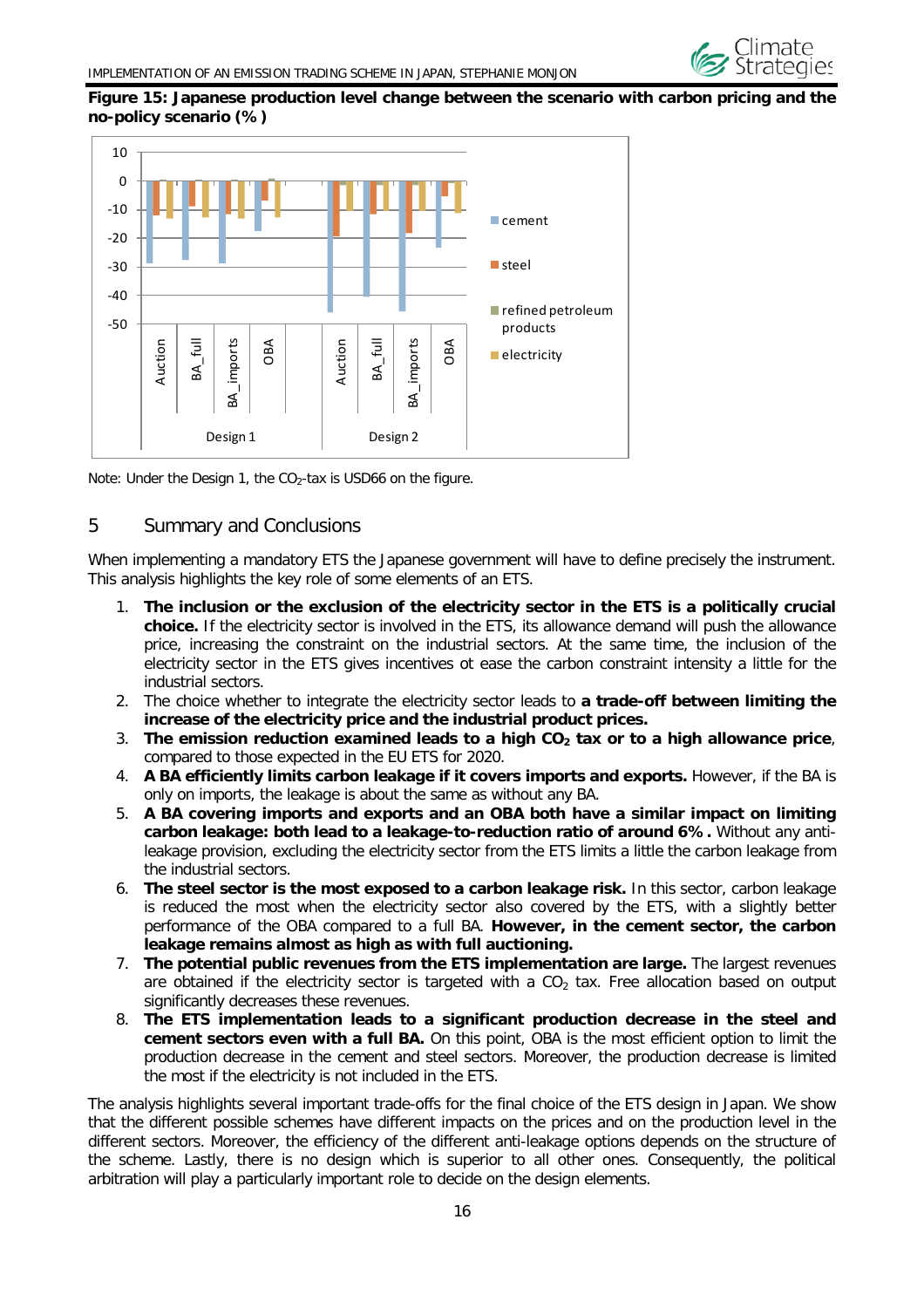

#### <span id="page-18-0"></span>Annex 1: Description of the model

#### **Consumption**

In each region r={JP, RoW}, the representative consumer is assumed to have a two-tier utility function. The upper tier is a (logged) Cobb–Douglas function of the utility derived from consuming the goods produced by each industry, giving rise to fixed expenditures shares (ari) out of income (Yr):

$$
U_r=\prod_{i=\{C,S,RPP,E\}}(u_r^i)^{\alpha_r^i}.\,Z_r^{(1-\sum_{i=\{C,S,RPP,E\}}\alpha_r^i)}
$$

where  $\alpha_r^1$  is the expenditure share of the region r in industry i,  $u_r^1$  is the sub-utility from the consumption of the varieties produced in the industry i and Zr represents the consumption level of the good. Indexes C, RPP, S and E represent cement, refined petroleum products, steel and electricity respectively.

Expenditures in region r in goods produced by industry i are then  $\alpha_r^1 Y_r$ . We assume that the expenditure parameters stay constant between 2005 (year used to calibrate the model) and 2020 (year used for the simulations of the business as usual and the different climate policies). GDP Yr is exogenous and growing.

In turning to the lower-tier of the utility function, we examine expenditure allocation in the industries C, RPP and S, each consisting of a domestic variety and a foreign variety. The sub-utility is a constant elasticity substitution (CES) aggregate of the two varieties. The representative consumer has different preferences over varieties depending on their places of production, allowing in particular for home bias. This preference parameter in region r for the domestic variety is denoted pref<sub>rr</sub> while the preference parameter for the imported variety is denoted  $\text{pref}_{rr'}^1$  where r and r'={JP,RoW} and r'≠r. The sub-utility function is then:

$$
u^i_r = ((pref^i_{rr},Q^i_{rr})^{\tfrac{\sigma_i-1}{\sigma_i}} + (pref^i_{rr'},Q^i_{rr'})^{\tfrac{\sigma_i-1}{\sigma_i}})^{\tfrac{\sigma_i}{\sigma_i-1}}
$$

Where i={C,RPP,S},  $Q_{rr}^1$  (resp.  $Q_{rr}^1$ ) is the consumption level in region r of the good produced by industry i in region r (resp. r') and σi represents the elasticity of substitution (the Armington elasticity) between domestic and foreign varieties in industry i.

The electricity demand in region r is then the sum of the demand from the cement, refined petroleum products and steel firms localised in region r and of a fixed expenditure share out of income,  $\alpha_{r}^{E}Y_{r}$ , from the representative consumer.

#### **Supply**

The CES specification of the representative consumer's utility has mostly been used in monopolistic competition models following Dixit and Stiglitz (1977) and Krugman (1980) where firms do not take into account the effect of their behaviour on other firms. Strategic interactions are therefore neglected, which is not very relevant for the industries analysed in this paper since they feature a small number of large firms. Consequently we explore the case where firms compete in quantities, as in a standard Cournot oligopoly. Thus, our modelling framework encompasses both the standard Cournot oligopoly (the substitution elasticity between the imported and the domestic variety tends toward infinity) and the pure competition Armington framework (if the number of firms tends towards infinity).

In the cement, refined petroleum products and steel sectors, each firm sells in both regions. In each region, there are nir domestic firms in competition. Firms are in competition regionally and, less intensively, internationally. Trade between the regions entails a constant per-unit transportation cost. Then the profit function of a firm localised in region r is:

$$
\pi_{r}^{i} = (p_{rr}^{i} - mc_{r}^{i}). q_{rr}^{i} + (p_{rr}^{i} - mc_{r}^{i} - tc_{rr}^{i}). q_{rr}^{i} - FC_{r}^{i}
$$

where r and r'={JP,RoW} and r'≠r, i={C,RPP,S},  $p_{rr}^i$  and  $p_{rr}^i$  are the delivered prices of the good produced by a firm of industry i localised in region r and sold, respectively, in region r and in region r', mc<sub>r</sub> (resp. FC<sub>r</sub>) the marginal (resp. fixed) production cost of firms localised in region r,  $q_{rr}^i$  (resp.  $q_{rr}^i$ ) the quantity sold in the domestic market (resp. in the foreign market) and  $tc^i_{rrr}$ , the (unit) transportation cost from region r to region r'.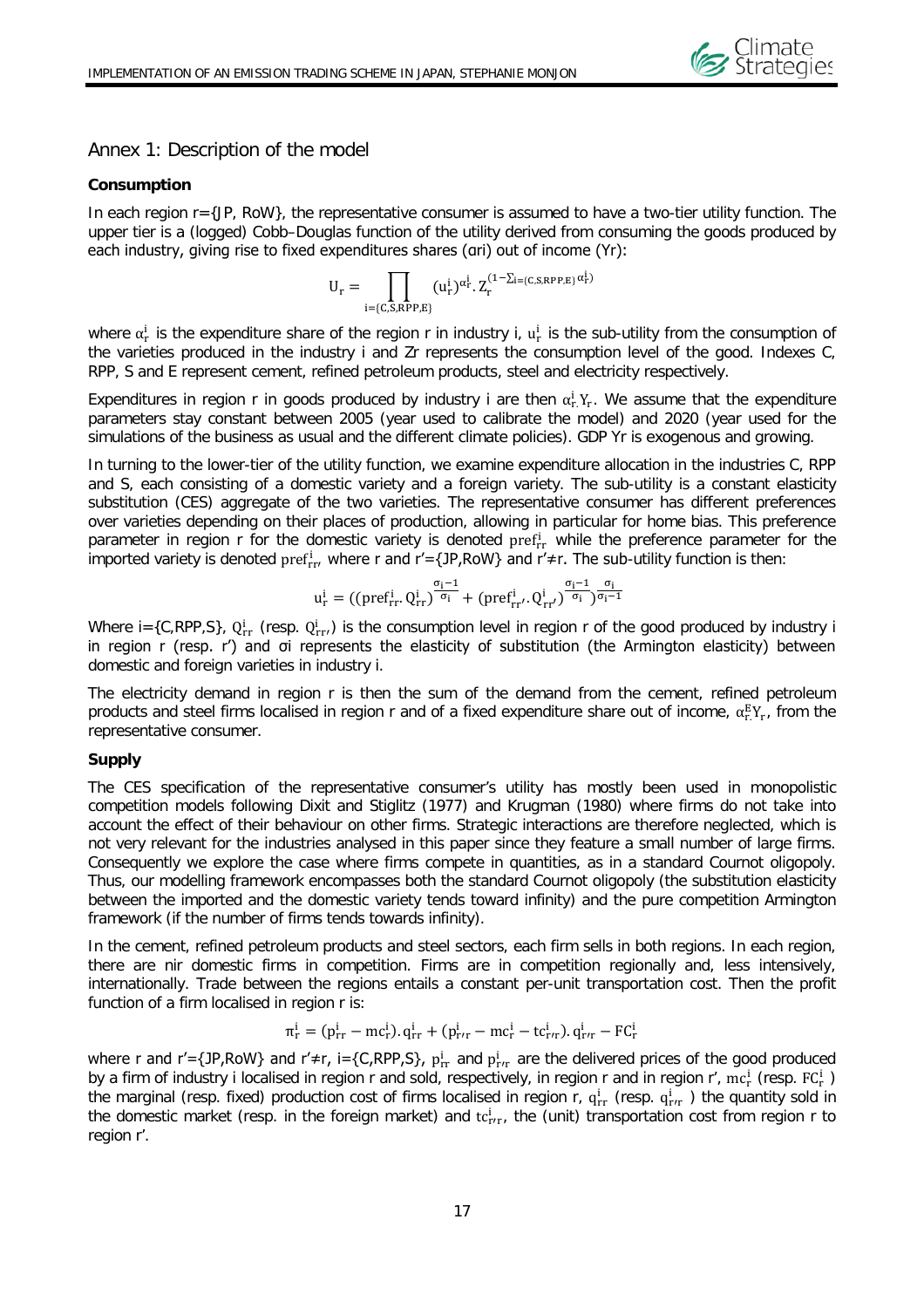

This framework allows firms to set different prices in each market. This contrasts with the Dixit-Helpman-Krugman model in which firms perceive the same elasticity of demand in each market and therefore set export prices (net of transport costs) equal to their domestic prices (Head and Ries, 2001).

Each firm sets its production for domestic and foreign markets to maximise its profit, under quantity competition with the firms of the same region and of the other region. To determine the number of firms in each region, we assume that free-entry sets profits equal to nil in both regions. At the equilibrium, all firms from the same region are symmetric.

Excluding expenditures related to the climate policy, production costs (variable and fixed) are assumed constant but differ across regions.

#### **Calibration and simulations**

The model has been calibrated on 2005 data (prices and quantities). The values of the preference coefficient and the unit transport costs are determined by the calibration and are supposed to be constant.

Concerning the values of the Armington elasticity, large differences exist across sectors and countries. Moreover, estimates for Japan are rare. The larger the Armington elasticity, the more easily imported commodities may substitute for domestic commodities.

The strategy has been to use middle values of Armington elasticity: 2 for cement, 3 for refined petroleum products and 4.5 for steel.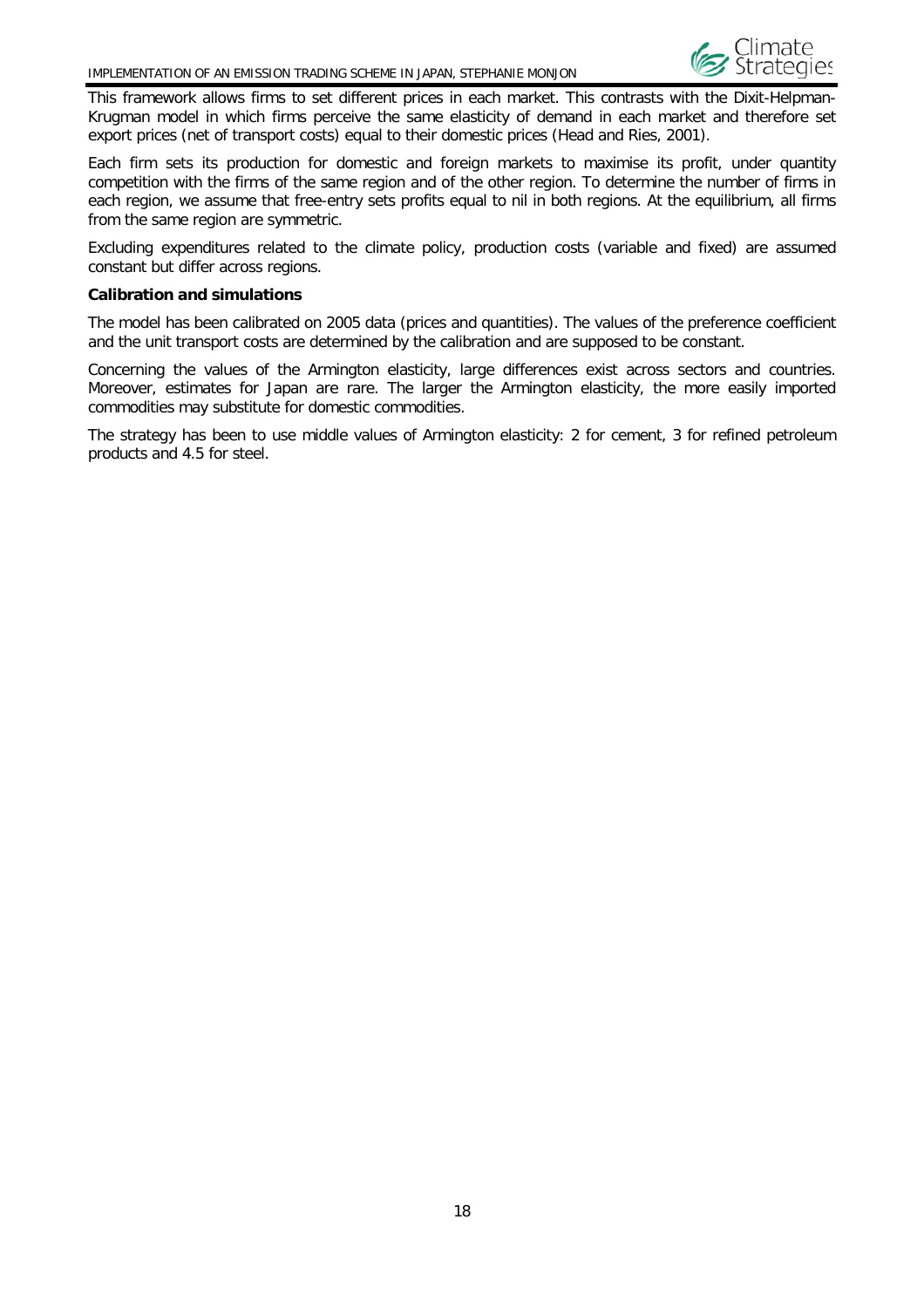

#### <span id="page-20-0"></span>References

Advisory Committee on the Emissions Trading Scheme, 2008. Approach to Japanese Emission Trading Scheme, Interim Report (Executive Summary), May20.

van Asselt,H.,Brewer,T.,2010.Addressingcompetitivenessandleakageconcerns in climate policy: an analysis of border adjustment measures in the US and the EU. EnergyPolicy38,42–51.

Asuka, J., K. Kanamoto and L. Xiang Chun, 2009. Emissions Trading and International Competitiveness: Case Study for Japanese Industries, Paper prepared for the annual meeting of the Society of Environmental Economics and Policy, Japan, Ver. 1.5, Revised on December 2, 2009, [ available at http://www.cneas.tohoku.ac.jp/labs/china/asuka/].

Droege S., 2011. Producing and consuming carbon: what is the role for border measures?, Climate Policy, Special Issue, 11:5.

Ellerman D., 2008. New entrant and closure provisions: how do they distort. Energy Journal, 29 (Special Issue).

Fischer, C., Fox, A., 2009. Comparing policies to combat emissions leakage: border tax adjustments versus rebates. Resources for the future Discussion paper 09–02.

Hourcade, J.-C., D. Demailly, K. Neuhoff and M. Sato, 2007. Differentiation and dynamics of EU ETS competitiveness impacts, Climate Strategies report.

James, S.,2009. A Harsh Climate for Trade—How Climate Change Proposals Threaten Global Commerce. CATO Institute, Center for Trade Policy Studies, September 9.

Jones, R. S. and B. Yoo, 2009. Improving the Policy Framework in Japan to Address Climate Change, OECD Economics Department Working Papers, 740, OECD Publishing. doi: 10.1787/218874608768

Kiko Network, 2008. Greenhouse Gas Emissions in Japan, Analysis of First Data Reported (FY2006) from Emissions Accounting, Reporting and Disclosure System for Large Emitters under Japan's "The Law Concerning the Protection of the Measures to Cope with Global Warming", report, 18 pages.

Kimura H. and A. Tuerk, 2008. Emerging Japanese Emissions Trading Schemes and prospects for linking, Climate Strategies Paper.

Kommerskollegium, 2010. Practical Aspects of Border Carbon Adjustment, National Board of Trade.

Matthes, F., Monjon, S., 2008. Free allowance allocation to tackle leakage, in Matthes, F., Neuhoff, K., 2008. The Role of auctions for emissions trading. Climate Strategies report, Cambridge, chapter 6.

Ministry of Environment of Japan, 2010. Tentative Plan of Medium-term and Long-term Roadmap of Japan for Global Warming (in Japanese),<http://www.env.go.jp/earth/ondanka/domestic.html#a04-3>

Monjon, S. and P. Quirion, 2011a. Addressing leakage in the EU ETS: Border adjustment or output-based allocation ?, Ecological Economics, 70, 1957-1971..

Monjon, S. and P. Quirion, 2011b. A border adjustment for the EU ETS: Reconciling WTO rules and capacity to tackle carbon leakage quantitative assessment, Climate Policy, Special Issue, 11:5, 1212-1225.

Pielke R.A. Jr, 2009. Mamizu climate policy: an evaluation of Japanese carbon emissions reduction targets, Environmental Research Letters, 4.

Quirion, P., 2009. Historic versus output-based allocation of GHG tradable allowances: a survey. Climate Policy 9, 575–592.

WTO/UNEP, 2009, Trade and Climate Change, Report by the United Nations Environment Programme and the World Trade Organization, World Trade Organization Publications, Geneva.